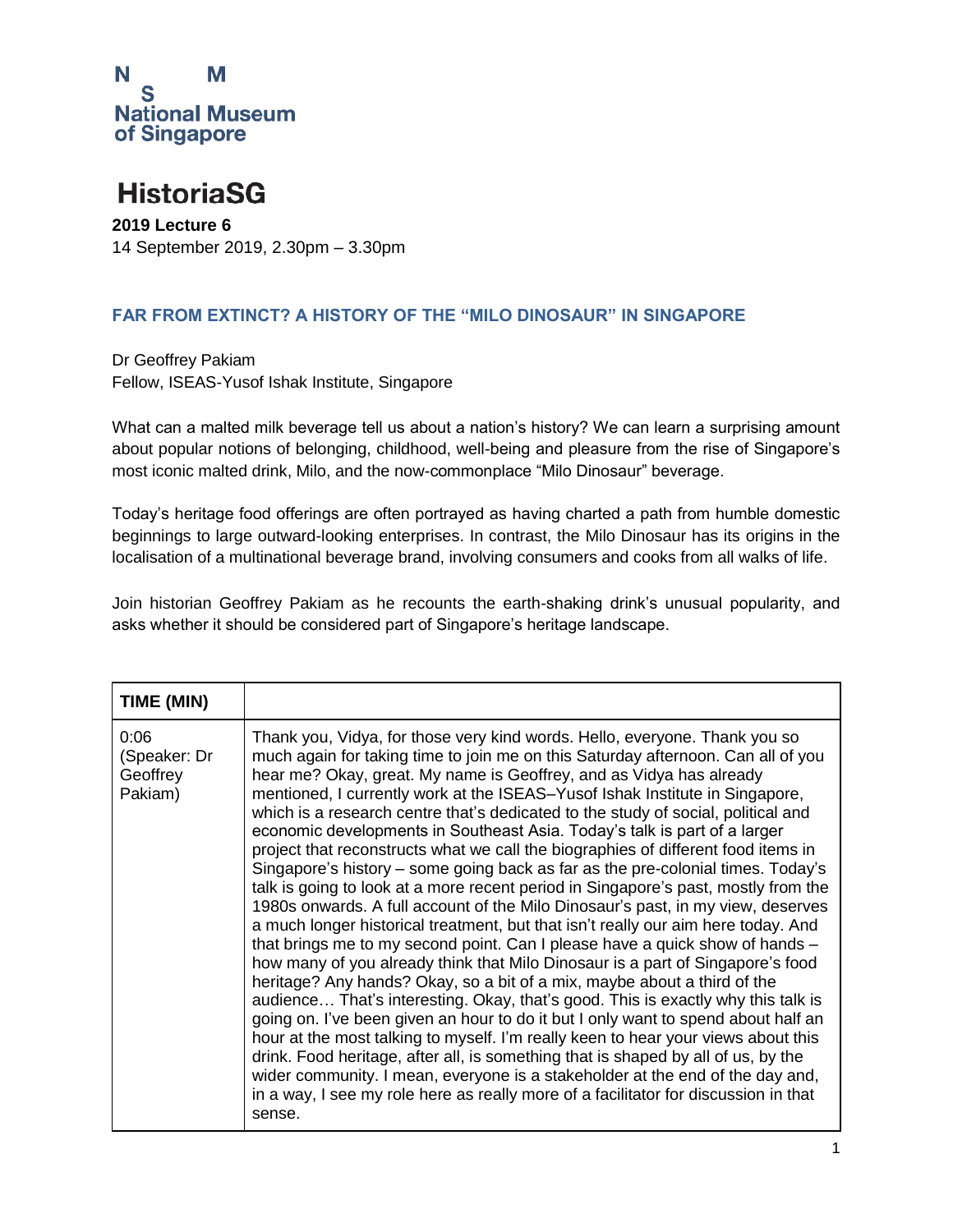| 1:49<br>(Speaker: Dr<br>Geoffrey<br>Pakiam) | Just some quick words of thanks to particular individuals and institutions with<br>their help and support in making this event possible. Gayathrii Nathan and Toffa<br>Wahed have been working really hard behind the scenes as research assistants<br>to help compile and analyse the historical data, some of which come into this<br>presentation. Also, a quick word of thanks to Phoon Yuen Ming for her help with<br>some of the newspaper research. Project co-investigators, Dr Loh Kah Seng -<br>who sadly can't be here with us today; he is in the Philippines at the moment $-$<br>and Michael Yeo as well in the front. They have helped to conceptualise and<br>have driven this project since it began in 2018. I also want to thank NHB<br>[National Heritage Board] for supporting this project with the Heritage Research<br>Grant, and I'm also grateful to NMS [National Museum of Singapore] for hosting<br>this event. And, in particular, Wong Hong Suen for inviting us to speak here<br>today. A point of clarification: Our research is not sponsored by Nestlé. Is there<br>anyone here who works for Nestlé in the audience? No? Okay, good. All right.<br>We're not here on behalf of Nestlé.                                                                                                                                                                                                                                  |
|---------------------------------------------|-------------------------------------------------------------------------------------------------------------------------------------------------------------------------------------------------------------------------------------------------------------------------------------------------------------------------------------------------------------------------------------------------------------------------------------------------------------------------------------------------------------------------------------------------------------------------------------------------------------------------------------------------------------------------------------------------------------------------------------------------------------------------------------------------------------------------------------------------------------------------------------------------------------------------------------------------------------------------------------------------------------------------------------------------------------------------------------------------------------------------------------------------------------------------------------------------------------------------------------------------------------------------------------------------------------------------------------------------------------------------------------------------------------------------------------------------------------|
| 3:02<br>(Speaker: Dr<br>Geoffrey<br>Pakiam) | But in saying that, during the course of our research, we ended up drinking a lot<br>more Milo and Milo Dinosaur than usual actually, doing the writing research for<br>this talk. This had nothing to do with any notion of science. We weren't trying to<br>do taste tests or find out which was the best version of it. I mean, it had more to<br>do with just inner cravings, while constantly thinking and remembering the drink<br>while researching and writing about it. It was a bit torturous in a way, and a lot of<br>us here in the audience probably grew up drinking Milo and maybe the Milo<br>Dinosaur. Its taste has been imprinted on us since childhood. Some of us,<br>anyway. So, at this point, I'm sure some of you are thinking of all the possible<br>things we could have researched on, why of all things do we have to choose the<br>Milo Dinosaur? We could have chosen something more traditional, more Asian.<br>We are in the heart of Asia, what's going on? Well, the drink itself, as we'll soon<br>see, actually poses, I think, some really interesting questions about what it<br>means to be a "heritage food" in today's context in Asia. And our decision to<br>choose the Milo Dinosaur as one of our case studies was also shaped, as<br>historians would say it, by the abundance of materials that was already<br>available, that we could use to flesh it out and analyse its life and time, so to<br>speak. |
| 4:21<br>(Speaker: Dr<br>Geoffrey<br>Pakiam) | The context that we live in today includes a lot of what we can call "living"<br>heritage" – heritage that's actively practised and promoted across Singapore,<br>not in the past but today. And not all of it, but a great deal of what we consider<br>"traditional" or "Asian" food heritage has arguably already been branded and<br>mass produced often for international or overseas audiences. It includes<br>complete dishes like chilli crab, kaya toast, samsui chicken. And when I last<br>checked outside at the shop, we had notebooks with the Milo Dinosaur on the<br>front cover, and badges as well. But also we were talking about just basic<br>ingredients, sauce kits including laksa paste, chicken rice paste, fish balls, tofu,<br>soya sauce, Maggi seasoning.                                                                                                                                                                                                                                                                                                                                                                                                                                                                                                                                                                                                                                                                      |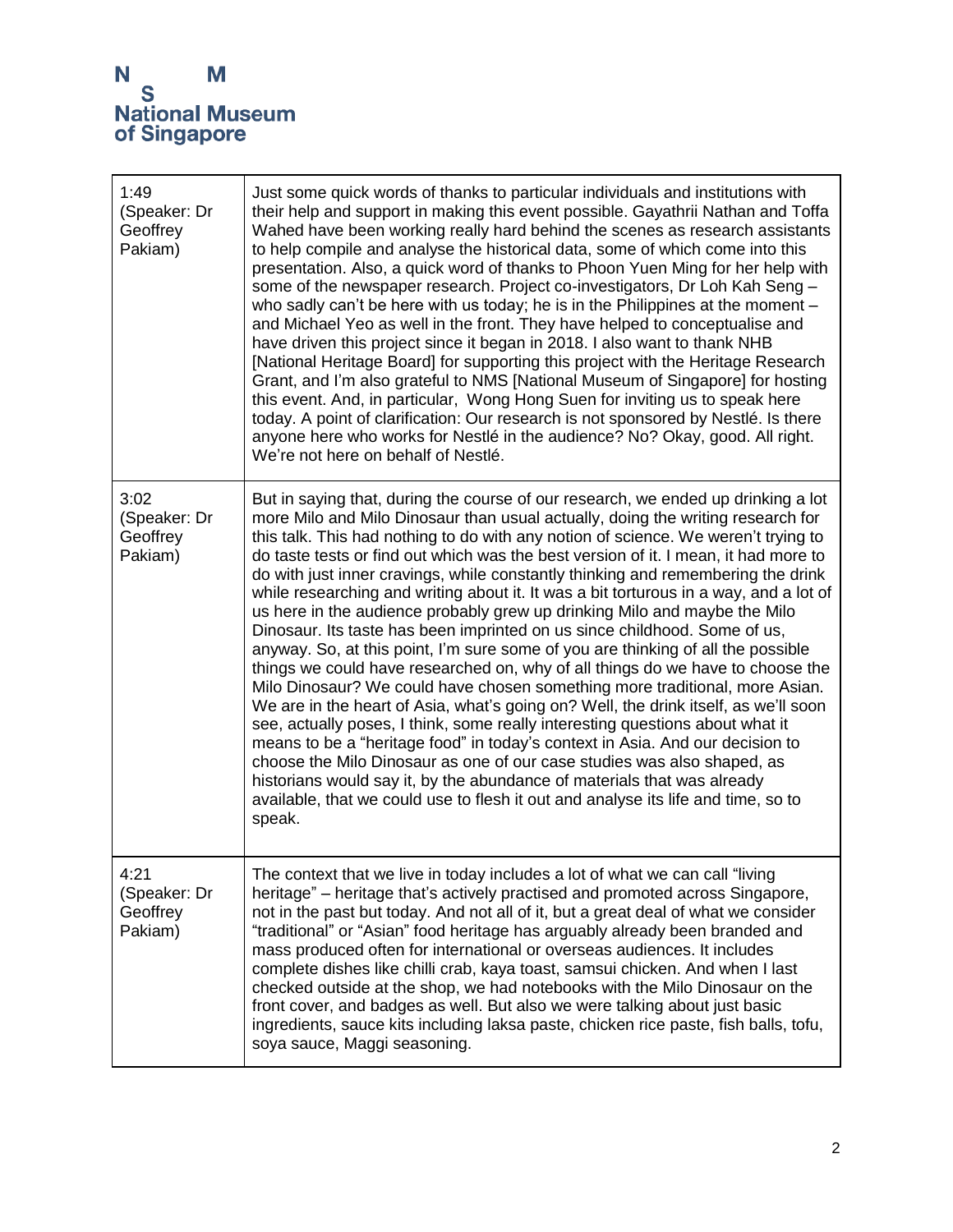| 5:15<br>(Speaker: Dr<br>Geoffrey<br>Pakiam) | What we think about When we think about what makes something that we eat<br>and drink part of Singapore's heritage and traditions, most of us don't really<br>think too hard about it. I mean, it's fine - it's either yes or no. We make a snap<br>judgment and that's usually enough to keep things going. But as academics, for<br>me, there are plenty of grey areas that do matter and I would like us to treat the<br>Milo Dinosaur as part of a thought experiment. It might push boundaries that, at<br>times, we might feel a bit uncomfortable considering what is important. I think<br>that we try and have these discussions about such boundaries, because<br>through them we can learn a lot about assumptions of food heritage and even<br>the society that we live in today.                                                                                                                                                                                                                                                                                                                                                                                                                                                                                                                                                                                                |
|---------------------------------------------|----------------------------------------------------------------------------------------------------------------------------------------------------------------------------------------------------------------------------------------------------------------------------------------------------------------------------------------------------------------------------------------------------------------------------------------------------------------------------------------------------------------------------------------------------------------------------------------------------------------------------------------------------------------------------------------------------------------------------------------------------------------------------------------------------------------------------------------------------------------------------------------------------------------------------------------------------------------------------------------------------------------------------------------------------------------------------------------------------------------------------------------------------------------------------------------------------------------------------------------------------------------------------------------------------------------------------------------------------------------------------------------------|
| 6:00<br>(Speaker: Dr<br>Geoffrey<br>Pakiam) | Now, to answer this question about Milo D and its place in Singapore's food<br>landscape, we can start to think about the question in three different ways. I<br>think it's useful to think about it geographically – if you want to put it cutely, the<br>Milo Dinosaurs' "habitat and range", so to speak. It's an open secret that it's<br>popular regionally, especially in Malaysia, but are there aspects of the drink<br>which are especially local, Singaporean – is there a "subspecies" of the drink in<br>Singapore, so to speak? And what about know-how, the craftsmanship that<br>goes into the drink? Or, in a more legalistic way, the property rights associated<br>with recipes and preparations? Who are the custodians of the Milo Dinosaur?<br>Are they individuals? Are they families? Coffeeshop vendors? Big businesses?<br>Who does the Milo Dinosaur really belong to in that sense, and who does it<br>benefit when it's made and sold and, of course, drunk? And, finally, food, and<br>food is often seen as a way to bring people together. In other words, sharing an<br>identity and making a community of sorts, and does the Milo Dinosaur really do<br>this? Who does it exclude? Who does it include? Does it really matter at the end<br>of the day?                                                                                                    |
| 7:18<br>(Speaker: Dr<br>Geoffrey<br>Pakiam) | Okay, are any of you not familiar with what the Milo Dinosaur is before I go on<br>further? Everyone knows? Okay, that's great. What about Milo itself? Everyone<br>knows what Milo is, right? Okay. So, excellent. Milo: malted chocolate powder<br>usually used to make drinks, made by Nestlé, currently the world's biggest food<br>company, by the way. And also, I would say, possibly responsible for some of<br>the haze that's going on outside, which is making it a bit hard for me to talk at<br>the moment. Because Milo has got two ingredients in it which come from tree<br>crops that are produced in this region. I see some of you nodding. One of them<br>is palm oil and the other one is cocoa. So we've got two of those things, but we<br>don't know how to really trace it, so that's another question that we put aside for<br>later. As for Milo Dinosaur, I'll just go through the basics. It's basically Milo<br>powder blended with sugar, hot water, milk, chilled with ice cubes, and then you<br>crown it with several spoonfuls of Milo powder on top. So the recipes, of course,<br>vary. Some coffeeshops give three spoonfuls, others as many as five spoonfuls,<br>which is about just as much as what's already inside, the liquid that's chilled to<br>begin with. So it's times two. So it's a bit like a milkshake, but not exactly one<br>either. |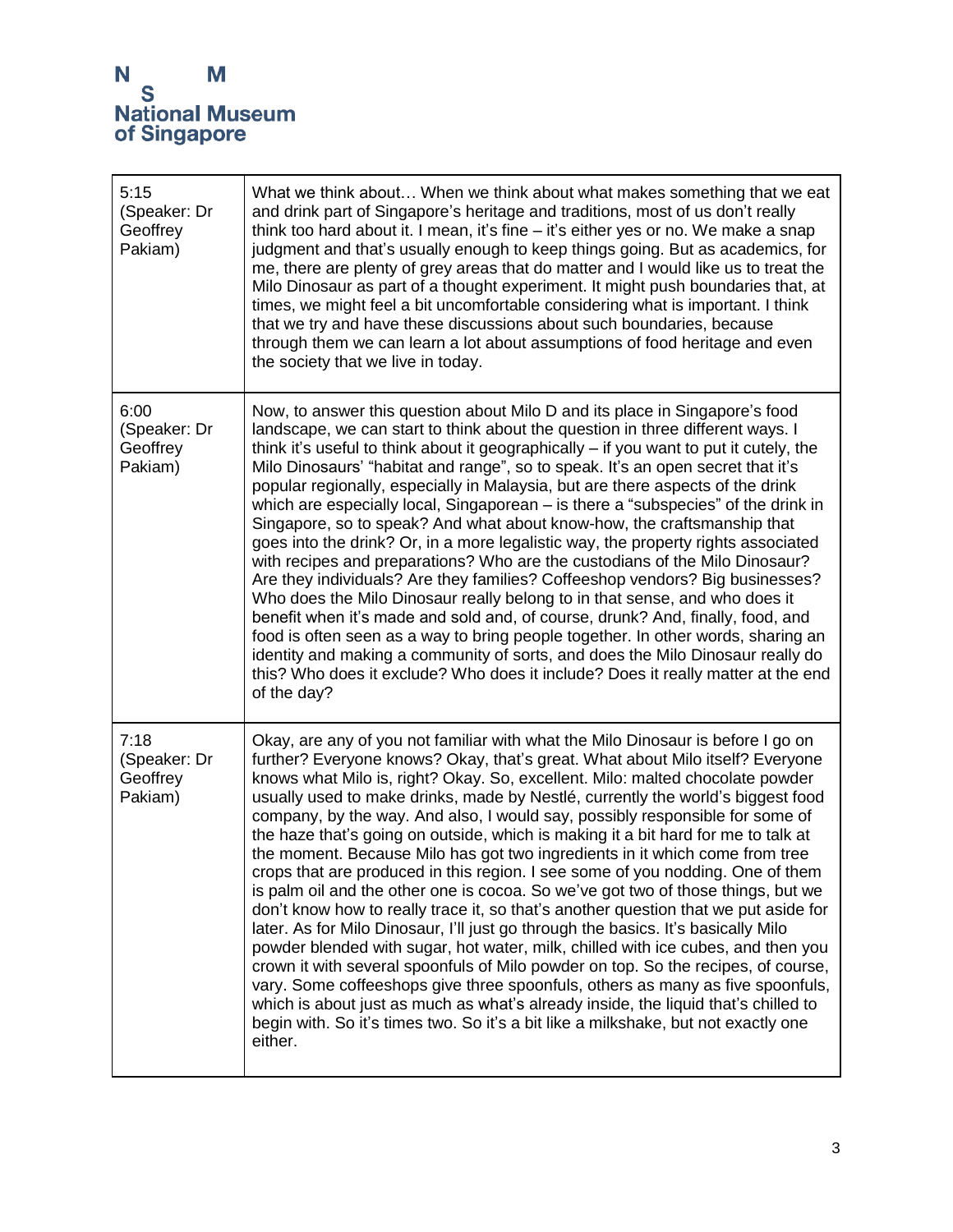| 8:38<br>(Speaker: Dr<br>Geoffrey<br>Pakiam)  | So, there are several ways to trace the birth of the Milo Dinosaur. The first story<br>has to do with our little Singapore. And, in this story, the Milo Dinosaur was<br>invented by Indian Muslim open-air eateries in Singapore during the mid-1990s<br>- the kinds of eateries that were already serving very sweet, sweetened milky<br>drinks, like teh tarik, bandung and ice Milo. Some of the claimants include A&A<br>Muslim restaurant in Sembawang, or used to be in Sembawang. Al-Azhar eating<br>restaurant near Beauty World Shopping Centre. Al-Amin eating house, also<br>near Beauty World; they are neighbours sharing the same street. And one<br>newspaper account claims that Nestlé actually went to Al-Amin to ask for<br>permission to use the names Milo Dinosaur, Milo Godzilla and Milo King Kong.<br>And these are all variations of the Milo Dinosaur. For those of you unfamiliar,<br>Milo Godzilla is Milo D with a scoop of ice-cream on top, sometimes whipped<br>cream. Milo King Kong is two scoops and maybe with whipped cream as well.<br>Nestlé went to Al-Amin and asked them for permission to use the names of<br>these three drinks for their own marketing purposes, which sounds really weird<br>to me. Why should Nestlé be asking for permission to use its own Milo<br>trademark? So we'll come back to this a bit later. Anyway, the other question, of<br>course, is why these monstrous names? One reason is presumably to get<br>customers to imagine a larger, rowdier version of the ice Milo that was already<br>being sold, something that was fiercer, something bigger, a bit more<br>intimidating, more fun. The other reason was something which had to do with<br>the times of that period. We had a cinema culture in the early 1990s and early<br>2000s, where popular imagination in this region was dominated by films about<br>giant lizards and apes. So we had Jurassic Park, which started in 1993. I think<br>[Jurassic Park] 1, 2 and 3 were in 2001, and then the last one, Jurassic World,<br>was in 2015. So it's always there in the background. |
|----------------------------------------------|----------------------------------------------------------------------------------------------------------------------------------------------------------------------------------------------------------------------------------------------------------------------------------------------------------------------------------------------------------------------------------------------------------------------------------------------------------------------------------------------------------------------------------------------------------------------------------------------------------------------------------------------------------------------------------------------------------------------------------------------------------------------------------------------------------------------------------------------------------------------------------------------------------------------------------------------------------------------------------------------------------------------------------------------------------------------------------------------------------------------------------------------------------------------------------------------------------------------------------------------------------------------------------------------------------------------------------------------------------------------------------------------------------------------------------------------------------------------------------------------------------------------------------------------------------------------------------------------------------------------------------------------------------------------------------------------------------------------------------------------------------------------------------------------------------------------------------------------------------------------------------------------------------------------------------------------------------------------------------------------------------------------------------------------------------------------------------------------------------------------------|
| 11:02<br>(Speaker: Dr<br>Geoffrey<br>Pakiam) | We had Godzilla, which came out in 1998 – not the current 2019 one, which I<br>haven't seen yet - but this one definitely wasn't very good. And it was made by<br>the folks who gave us Independence Day, so it's big blockbuster, special<br>effects, loud. And then we've got King Kong in 2005, which was a much better<br>movie. So these were all sort of happening around the same period and it was<br>part of a public consciousness in a way.                                                                                                                                                                                                                                                                                                                                                                                                                                                                                                                                                                                                                                                                                                                                                                                                                                                                                                                                                                                                                                                                                                                                                                                                                                                                                                                                                                                                                                                                                                                                                                                                                                                                     |
| 11:29<br>(Speaker: Dr<br>Geoffrey<br>Pakiam) | Of course, things are never that simple when it comes to food and food<br>histories. We have a second origin story, and that's looking at Malaysia itself. In<br>this story, Milo Dinosaur was born in Malaysia by the mid-1990s, around the<br>same time. But it was served under a different name and this name was the Milo<br>Shake. And it was served at roadside stalls, and we have none other than KF<br>Seetoh, our local food champion, who talks about this in an interview. He says<br>that, in the past, we had something similar to the Milo D that was served in<br>Malaysia at roadside stalls and I had this myself. But it wasn't just him -<br>Singapore vendors also knew about the Milo Shake. When they were<br>interviewed around the same time in the mid-2000s, they claimed that, well, yes,<br>we know about the Milo Shake in Malaysia but our Milo Dinosaur is different. It's<br>more chocolatey and it's more creamy. So, nevertheless, many Malaysians<br>remain convinced that the Milo Dinosaur is a Malaysian creation. Now, there's<br>probably never going to be a clear answer and maybe there isn't a point to try<br>and ask who started it first. That's not really the point, but we should note also                                                                                                                                                                                                                                                                                                                                                                                                                                                                                                                                                                                                                                                                                                                                                                                                                                                                            |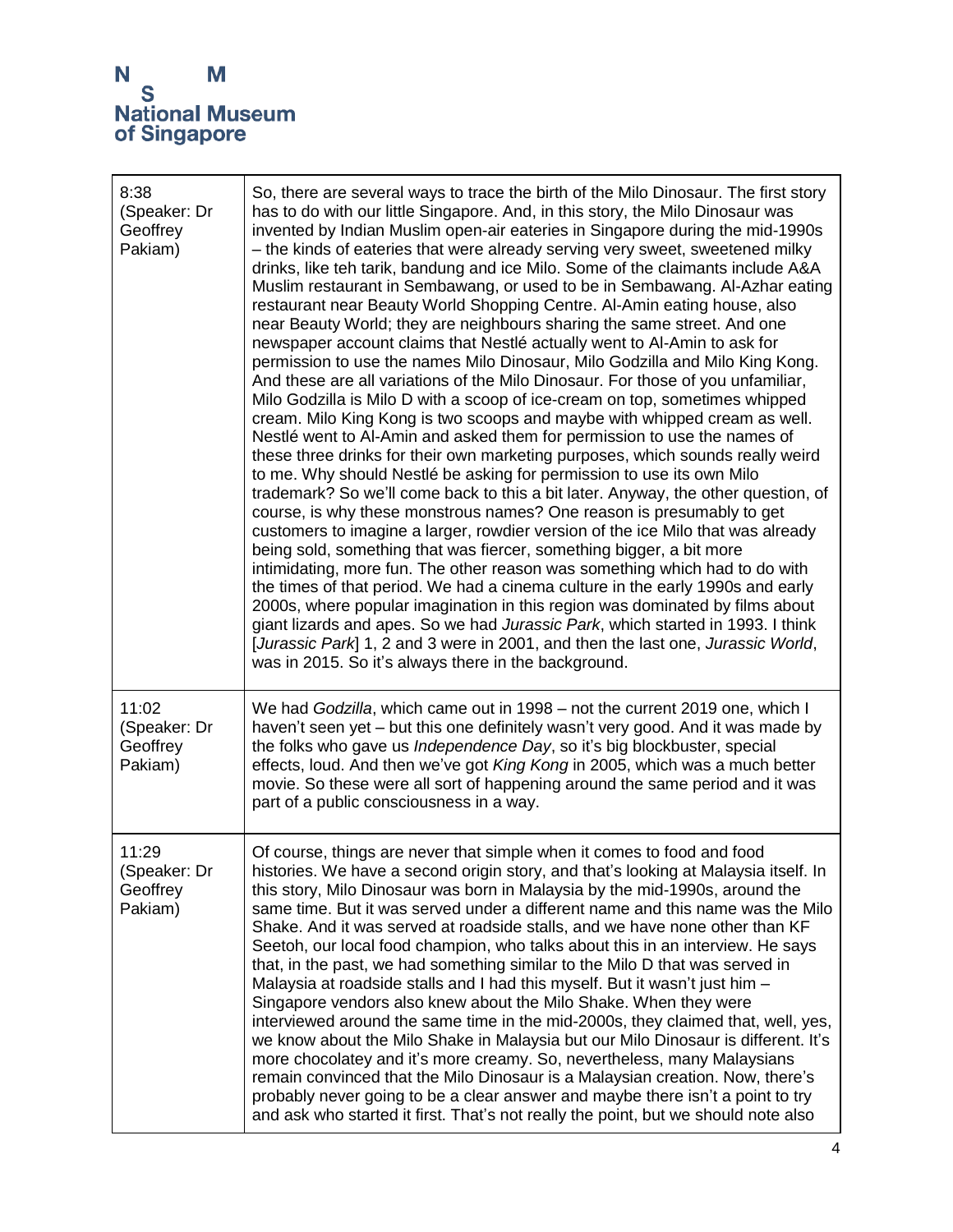

|                                              | that Malaysia has had one of the highest, it has had the highest per-head<br>consumption of Milo in the world. And guess who's in second place? Singapore.<br>So we are still partners in many ways, all these years. A quick aside: Did you<br>also know that the slogan "Malaysia Boleh" was coined by Nestlé, by Milo's<br>sponsorship of Malaysia's SEA Games effort in 1993? So you can see how<br>ingrained Nestlé is in the national culture in Malaysia and, we'll see later, in<br>Singapore as well.                                                                                                                                                                                                                                                                                                                                                                                                                                                                                                                                                                                                                                                                                                                                                                                                                                                                                                                                                             |
|----------------------------------------------|----------------------------------------------------------------------------------------------------------------------------------------------------------------------------------------------------------------------------------------------------------------------------------------------------------------------------------------------------------------------------------------------------------------------------------------------------------------------------------------------------------------------------------------------------------------------------------------------------------------------------------------------------------------------------------------------------------------------------------------------------------------------------------------------------------------------------------------------------------------------------------------------------------------------------------------------------------------------------------------------------------------------------------------------------------------------------------------------------------------------------------------------------------------------------------------------------------------------------------------------------------------------------------------------------------------------------------------------------------------------------------------------------------------------------------------------------------------------------|
| 13:23<br>(Speaker: Dr<br>Geoffrey<br>Pakiam) | And this, of course, brings us to Nestlé itself, which is our third point of origin,<br>and the Milo Dinosaur's main ingredient. As we've said before, Milo powder was<br>developed in Australia by an Australian chemist working for Nestlé Australia.<br>And his name was Thomas Mayne and he was working on it during the Great<br>Depression at a time when he wanted to find – according to the Nestlé story –<br>he was trying to find a drink that would help children who were in need of more<br>nutrition.                                                                                                                                                                                                                                                                                                                                                                                                                                                                                                                                                                                                                                                                                                                                                                                                                                                                                                                                                       |
| 13:54<br>(Speaker: Dr<br>Geoffrey<br>Pakiam) | So, there you have him. Not in the 1930s, this is him in the 1980s, still going<br>strong, still loving his Milo. He was a devout promoter of Milo to the very end.<br>He had a cup of it, reputedly, every day till the end of his days. But in the '30s,<br>Milo was first made in Australia, the powder itself, and then it was exported and<br>it was marketed in places such as British Malaya, as a fortified tonic food for the<br>middle classes in the mid-'30s onwards. So this is a point where, as you know,<br>Singapore and mainland Malaya were both part of the same, arguably, the<br>same political entity, and also the same integrated market as well. So a lot of<br>the advertising, a lot of the material culture was interlinked. After Malaysia and<br>Singapore achieved independence in the '50s and '60s, Nestlé continued its<br>advertising and sponsorships, but now it took place along national lines in both<br>states, and Milo was now being seen and promoted as a national drink. It wasn't<br>just in the realm of consumption; in production as well, Milo was soon<br>manufactured in the by the early '70s in both Singapore and Malaysia. So,<br>what does all this mean? In this telling, Milo Dinosaur is ultimately the outcome<br>of Singapore and Malaysia's joint colonial legacy as well as their continued<br>openness to Swiss capital with a bit of an Australian face. But don't take my<br>word for all this, okay? |
| 15:27<br>(Speaker: Dr<br>Geoffrey<br>Pakiam) | Let's just ask everyone else outside, the rest of the world, where they think Milo<br>Dinosaur comes from. So in the Philippines, nine-tenths of residents already<br>consume Milo and some shops do sell Milo D, and they sell it as a Singaporean<br>offering. One of these shops happens to be a shop that's run by KF Seetoh:<br>Makansutra. So he's doing his job and waving the flag. In Hong Kong, it's often<br>served as a Malaysian specialty by a Malaysian F&B [food and beverage] brand<br>known as PappaRich. In Australia and the UK, you have both Singaporean and<br>Malaysian F&B businesses that are selling Milo Dinosaur. So you get different<br>narratives depending on who you go to, and also sometimes consumers<br>themselves call it the "hot chocolate of the Far East", which has this sort of<br>colonial nostalgic sense to it, which is interesting as well. And lastly in New York<br>itself, the Milo Dinosaur was featured in 2015, thanks in part to the Singapore                                                                                                                                                                                                                                                                                                                                                                                                                                                                    |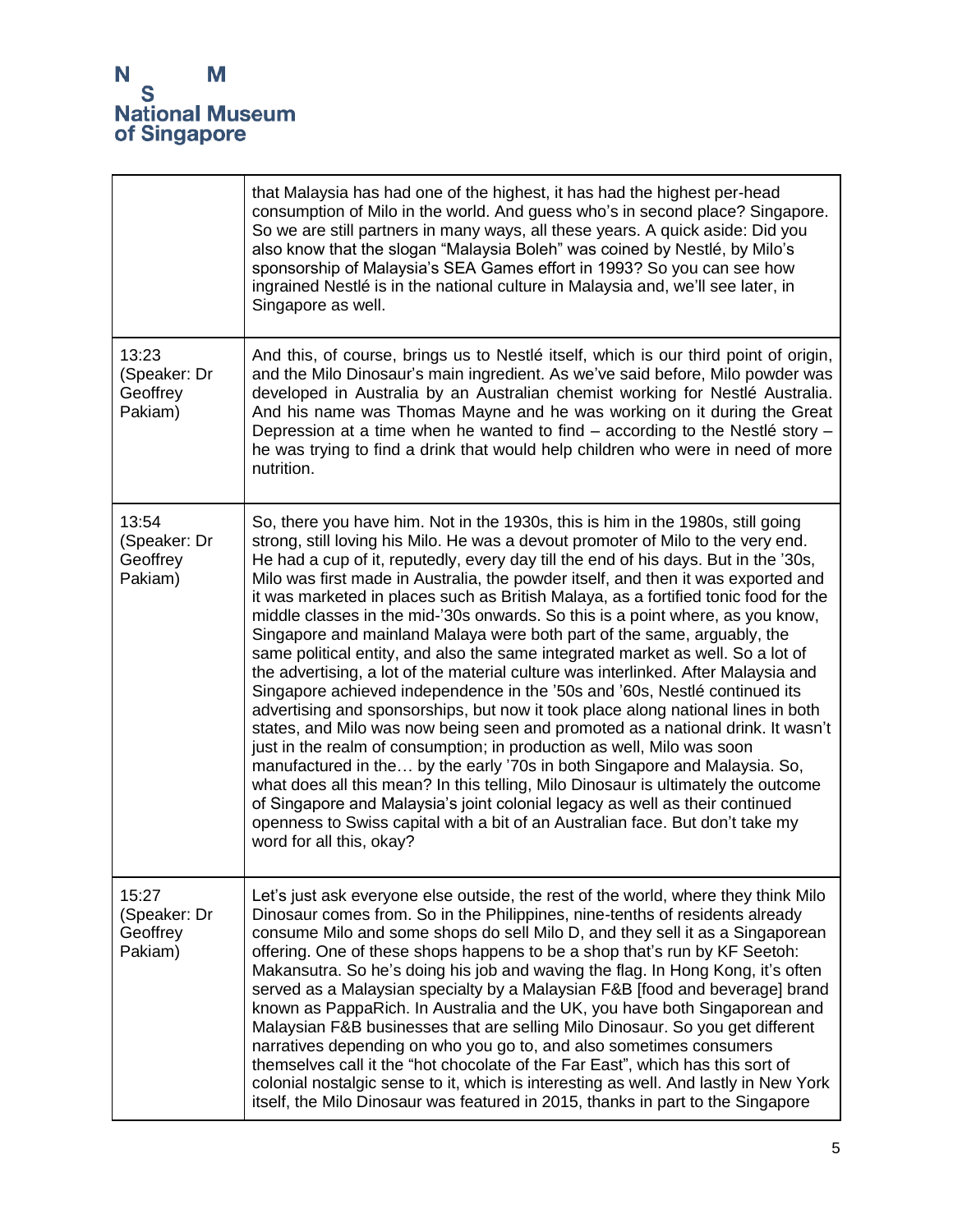|                                              | Tourist Promotion Board and KF Seetoh, who brought it in, and it was written up<br>as a Singaporean food. So, in short, the answer depends on who's selling it. In<br>many cases, national branding efforts often determine the prevailing narrative.                                                                                                                                                                                                                                                                                                                                                                                                                                                                                                                                                                                                                                                                                                                                                                                                                                                                                                                                                                                                                                                                                                                                                                                                                                                                                                                                                                                                                                                                                                                                                                                                                                                                                                                                                                                                                                                                                                                                                                                                                                                        |
|----------------------------------------------|--------------------------------------------------------------------------------------------------------------------------------------------------------------------------------------------------------------------------------------------------------------------------------------------------------------------------------------------------------------------------------------------------------------------------------------------------------------------------------------------------------------------------------------------------------------------------------------------------------------------------------------------------------------------------------------------------------------------------------------------------------------------------------------------------------------------------------------------------------------------------------------------------------------------------------------------------------------------------------------------------------------------------------------------------------------------------------------------------------------------------------------------------------------------------------------------------------------------------------------------------------------------------------------------------------------------------------------------------------------------------------------------------------------------------------------------------------------------------------------------------------------------------------------------------------------------------------------------------------------------------------------------------------------------------------------------------------------------------------------------------------------------------------------------------------------------------------------------------------------------------------------------------------------------------------------------------------------------------------------------------------------------------------------------------------------------------------------------------------------------------------------------------------------------------------------------------------------------------------------------------------------------------------------------------------------|
| 16:45<br>(Speaker: Dr<br>Geoffrey<br>Pakiam) | Now, to make matters just slightly more complex, we will be moving on to who<br>are the craftsmen of Milo Dinosaur, this is the fourth origin story that lies with the<br>families themselves. So we get to the nice, big, popular narrative. So before the<br>Milo Dinosaur got its official name, families in Australia, Singapore and Malaysia<br>were arguably already preparing versions of the drink already, but they didn't<br>call it that. They didn't call it the Milo Dinosaur then; it wasn't "branded" in that<br>sense. The thing about Milo is that many of you will know that it's actually more<br>coarse, more gritty, crunchy than a lot of hot-chocolate powder, which is very<br>fine. And if you try and put hot-chocolate powder in your mouth, hot cocoa, it<br>just sort of clogs up your whole mouth and it's almost suffocating because it's so<br>fine. Whereas Milo, if you have it in a spoonful, you've got a It's palatable, it's<br>delicious. And in this story, according to Nestlé, Thomas Mayne settled on the<br>coarse texture of Milo by accident in the early '30s. He actually found his<br>children eating a Milo prototype in the family kitchen, and they were eating it<br>because they couldn't actually get it to dissolve in the milk properly. So he went,<br>oh, okay, it's actually not such a bad thing, I don't need to make it dissolve fully.<br>It's fine as it is, it's delicious. So I'm going to sell this as a virtue instead. So,<br>children, maybe children, are the key to the Milo Dinosaur. And certainly we find<br>that by the '50s and the '60s, once refrigeration becomes widespread in homes<br>in Malaysia and in Singapore, Milo becomes even harder to dissolve in milk<br>because the milk is often taken from the fridge cold to begin with. It's not room<br>temperature, it's not condensed milk, which is also room temperature. So this<br>led to many episodes where children, sometimes children who couldn't boil their<br>own hot water but just got the milk straight from the fridge, made their own "Milo"<br>Dinosaurs" at home. So both on purpose and also by accident, and we have<br>testimonials that actually talk about this. So it's a nice story, you know, it's about<br>innovation from the bottom up. |
| 18:55<br>(Speaker: Dr<br>Geoffrey<br>Pakiam) | But, okay, we'll come to that in a moment. So, the history of Milo Dinosaur is<br>then also a history of eating Milo in rather strange ways. Maybe not strange to<br>us because we are from this region. So we have generations of children, our<br>children, our fathers, our mothers, our grandparents who ate Milo when they<br>could, straight from the tin, often without their parents knowing. We had children<br>who were sprinkling Milo on bread; maybe the parents would do it for them as<br>well. So we go from that pre-Milo Dinosaur to Milo Dinosaur itself and we can<br>actually start to see Milo Dinosaur becoming, in a way, the ideal concoction to<br>play with. So one vendor in Singapore in the mid-2000s was interviewed about<br>this drink because it was quite a novelty then. And he said, well, you know why<br>it's popular? I see, you know these kids, well, when they get the Dinosaur, the<br>Milo powder falls all over the ice and then they start to lick it, they roll it and then<br>they put it over their tongues and enjoy its texture. So you can see this trace<br>that goes all the way back, decades since.                                                                                                                                                                                                                                                                                                                                                                                                                                                                                                                                                                                                                                                                                                                                                                                                                                                                                                                                                                                                                                                                                                                                                 |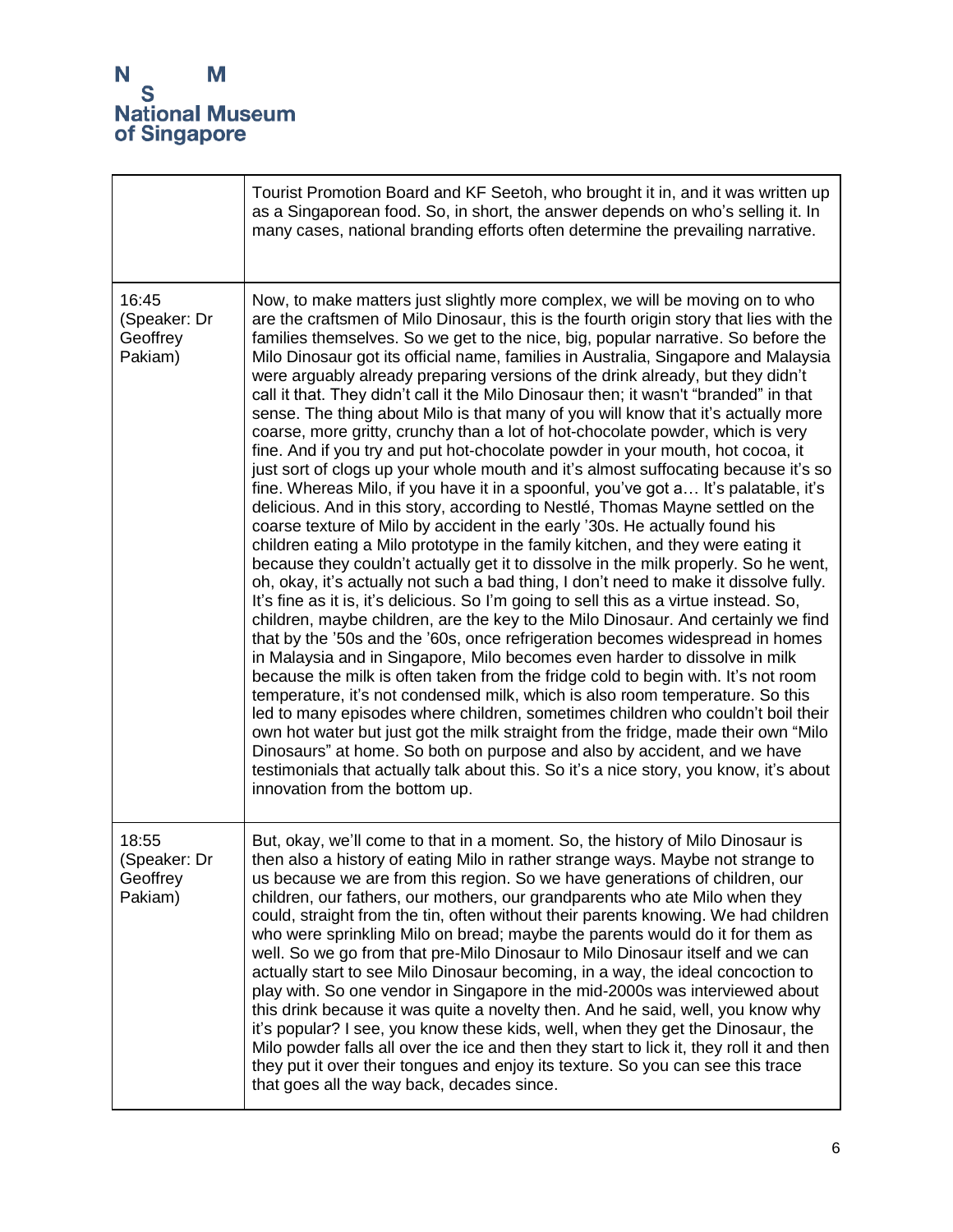| 20:00<br>(Speaker: Dr<br>Geoffrey<br>Pakiam) | Now, what does Nestlé think about all this? They probably love it. It's been a<br>new growth sector for them, in a way. It gives you an opportunity to sell lots<br>more Milo powder, but I think more importantly it also keeps the Milo brand in<br>the spotlight. And, in fact, in January 2009, there was a news article interview<br>featuring Nestlé's then managing director, and he was quoted by a reporter<br>stating that the Milo Dinosaur's development took place in a Singapore<br>coffeeshop. He didn't give a name, adding to the mystery, and he said that this<br>development was a partial result of some input from a Nestlé sales team and he<br>doesn't give any more details about that, in that sense. So we don't really know<br>for sure, but what we can, what we can look, what we can do, is place what they<br>did in a bigger context of Milo's tie-ups with coffeeshops, both now, past and<br>present. So most recently we've got things such as the Milo towers, which are<br>like beer towers but only full of Milo instead. And these are These have been<br>a product of close collaboration with Nestlé.                            |
|----------------------------------------------|----------------------------------------------------------------------------------------------------------------------------------------------------------------------------------------------------------------------------------------------------------------------------------------------------------------------------------------------------------------------------------------------------------------------------------------------------------------------------------------------------------------------------------------------------------------------------------------------------------------------------------------------------------------------------------------------------------------------------------------------------------------------------------------------------------------------------------------------------------------------------------------------------------------------------------------------------------------------------------------------------------------------------------------------------------------------------------------------------------------------------------------------------------------------------|
|                                              | We go further back, we've got things like porcelain saucers, which were<br>distributed to coffeeshops. So these were ways for Nestlé to get its branding out<br>to the vendors and you didn't even have to drink Milo to actually know what the<br>product was because it was featured on the saucers if you had coffee anyway.<br>And, by the way, the National Museum has got some of these saucers in their<br>collection at the gallery, so if you want to have a look, [it's] two more days to the<br>close of the exhibition. Product tie-in. We also have recipes for households. So<br>it wasn't just the fact that Milo was tying up with vendors. They were also trying<br>to reach out to families in their homes. In the late '50s, in newspapers that were<br>circulating in what was still Malaya at the time, both Malaysia and Singapore,<br>they were featuring something called Milo Delight, which was something urging<br>families to sprinkle Milo over bread together with condensed milk. And, in the<br>late 2000s, this came up again but now it was being pushed through vendors<br>and was being called Milo Toast, in conjunction with Nestlé. |
|                                              | We go back even further to 1940: We have a recipe in, I think it was one of the<br>papers, the Malaya Tribune, which sounds awfully similar to the Milo Dinosaur.<br>So, it says You see this one here. So this is this is the suggestion, what you<br>can make for your daughter. Let's make Milo milkshake, pour hot water into a<br>shaker, add sugar, float Nestlé's milk powder and Milo on top. So you want to<br>get that mix and make it hot and make sure it dissolves some of the Milo and<br>milk powder. Shake it well and then open the shaker and then insert ice to cool<br>it down. Shake well again and then pour it into a tumbler, and if you like it rich,<br>add a tablespoon full of Nestlé's cream. So it's almost there, not quite - you<br>don't have those additional spoonfuls of Milo powder on top. But essentially<br>you're getting, you know, a lot of these ideas which are coming from the<br>company itself. What I haven't been able to find out yet is whether the company<br>got the ideas from people outside, and to do that would require a different set of<br>sources which we unfortunately haven't gotten to yet.             |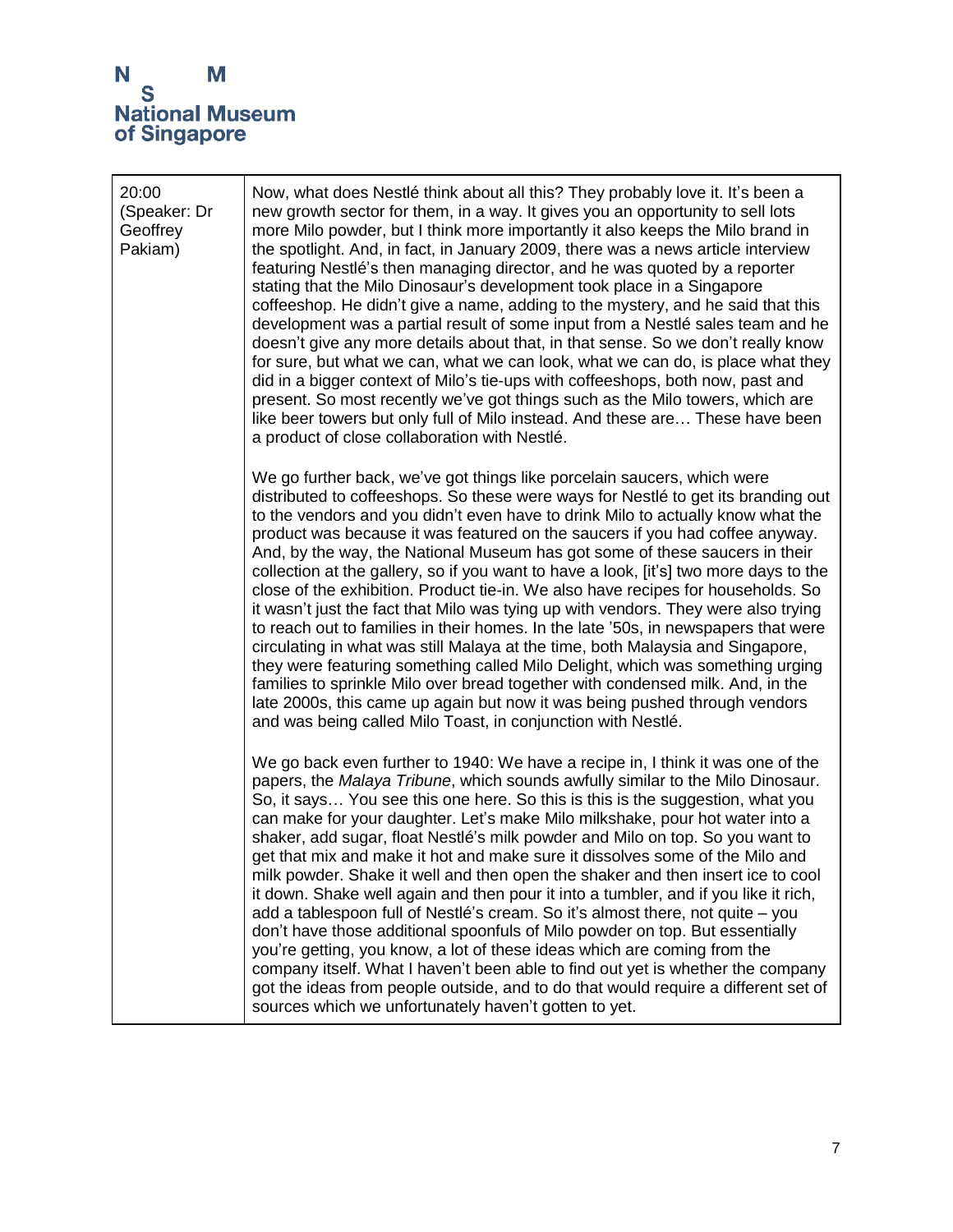| 23:11<br>(Speaker: Dr<br>Geoffrey<br>Pakiam) | Now, so far, I'm not sure how this works, but the knowledge of how embedded<br>Nestlé is in our food culture. I'm not sure how it bothers people, whether it's an<br>issue for people or not. But we're talking today about food heritage and one-<br>third of us here are quite happy to say that Milo Dinosaur is already part of our<br>food heritage. So in both Singapore and Malaysia, it's been embraced,<br>arguably, as a drink bringing people together, typically consumed at hawker<br>stalls, coffeeshops, Indian Muslim eateries. It's been essentially naturalised like<br>teh tarik, bandung, kopi-O, teh-C. The most high-profile episode from Milo<br>Dinosaur so far, arguably, has to do with Joseph Schooling in 2016. As many of<br>you will know, he was Singapore's first-ever Olympic gold medallist in<br>swimming. And when he set off on his victory parade in Singapore after coming<br>back from the Olympics, he took a tour of the country to thank his fans – and I<br>think many of you may still know this - he made sure to stop by a hawker centre<br>at Marine Terrace Market. And there in front of Singapore's entire media scene,<br>and he was crowded in by his fans, he had a short, quick gulp of his childhood<br>favourite, Milo Dinosaur, made by the drink store vendor who had been serving<br>Schooling and his family as regular customers for the past seven years. So<br>Schooling didn't have time to finish the whole mug, of course. It was a strategic<br>decision, arguably, and it paid off for him, for the vendor, and for Nestlé as well.<br>And Milo's been happy to sponsor him since the Olympic Games. This scene<br>and Joseph, I think, are a winning combination of sportsmanship national<br>achievement, homegrown talent and someone whom the general Singaporean<br>public can relate to through food habits. Also, just another short diversion again. |
|----------------------------------------------|-----------------------------------------------------------------------------------------------------------------------------------------------------------------------------------------------------------------------------------------------------------------------------------------------------------------------------------------------------------------------------------------------------------------------------------------------------------------------------------------------------------------------------------------------------------------------------------------------------------------------------------------------------------------------------------------------------------------------------------------------------------------------------------------------------------------------------------------------------------------------------------------------------------------------------------------------------------------------------------------------------------------------------------------------------------------------------------------------------------------------------------------------------------------------------------------------------------------------------------------------------------------------------------------------------------------------------------------------------------------------------------------------------------------------------------------------------------------------------------------------------------------------------------------------------------------------------------------------------------------------------------------------------------------------------------------------------------------------------------------------------------------------------------------------------------------------------------------------------------------------------------------------------------------------------------|
| 25:45<br>(Speaker: Dr<br>Geoffrey<br>Pakiam) | If you look at the packet that features Joseph and you go to the left, you can see<br>Nestlé's been marketing the Milo Dinosaur. I don't know whether any of you<br>have these, these are plastic collectibles, about this size. But it's not just the<br>Milo D as well. They've got other things you can collect. You can collect the Milo<br>van, you can collect the Milo van uncle, and you can also collect Milo soccer<br>boy. And these three are all, in a way, nostalgia. They are trading on memories<br>of past times because, quite frankly, our soccer is not quite what it used to be<br>anymore.                                                                                                                                                                                                                                                                                                                                                                                                                                                                                                                                                                                                                                                                                                                                                                                                                                                                                                                                                                                                                                                                                                                                                                                                                                                                                                                  |
| 26:25<br>(Speaker: Dr<br>Geoffrey<br>Pakiam) | Okay, so this again brings us back to Milo, a much longer history of community,<br>consumption that the Milo Dinosaur actually draws from. I don't want to talk too<br>much about Milo because this is really about the Dinosaur itself, but we can't<br>ignore Milo itself. It's been promoted in Singapore and Malaysia since the 1930s<br>as something that was quite rare at the time. It was seen as a hygienic,<br>nourishing, relatively affordable drink – at least for the middle classes at first.<br>And that was something that was not easily found. And certainly, by the '50s<br>and '60s, doing Milo with cow's milk had become a habit for growing numbers of<br>families wanting to raise healthy children.<br>In Singapore, especially, most families started having children in the '50s and<br>'60s because that was when we had more women in Singapore; before then it<br>was very much a male-dominated society. So, Milo comes in at a point where<br>families are starting to be part of the natural landscape. Children are starting to                                                                                                                                                                                                                                                                                                                                                                                                                                                                                                                                                                                                                                                                                                                                                                                                                                                                |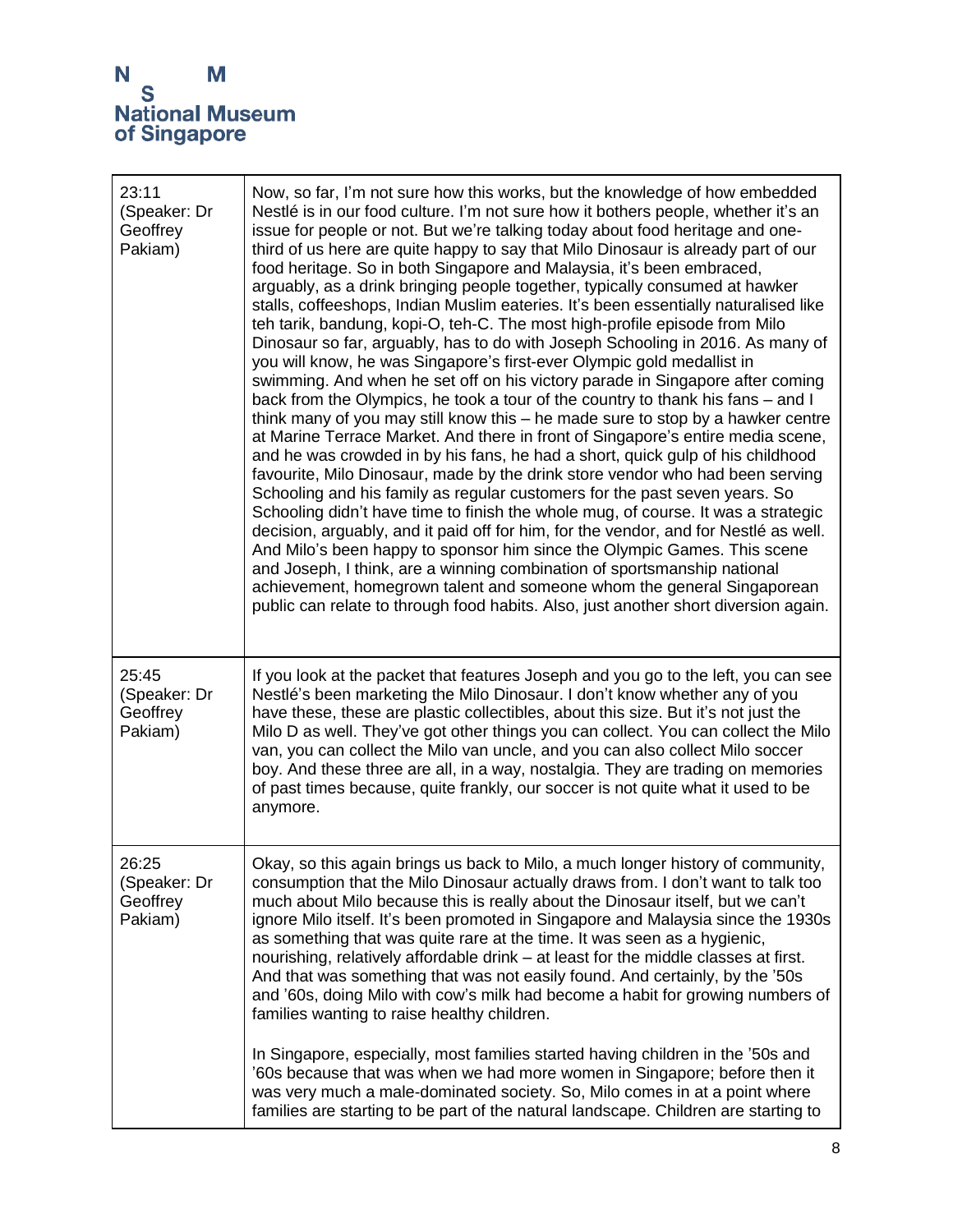┱

 $\blacksquare$ 

|                                              | be part of people's aspirations, and investments as well in a way. But also in<br>places like Singapore at the same time, in a situation where more women are<br>going into the formal workforce in the '60s because of industrialisation. Incomes<br>are rising for households, but at the same time, time within the family is<br>becoming increasingly scarce. So an instant drink and instant food, which could<br>be stored away easily for future use and was yet tasty and also full of healthful<br>goodness, became something that was the right product for the right times. And<br>I love this particular advert here. This came out in 1952. I don't think it was<br>specifically marketed for an Asian market because the aesthetics don't look like<br>they are. We've got others which are comic strips which talk about the rubber<br>plantations and fishing industries in this region. But I like this one because it just<br>really captures that sense, I think, the marketing reps really knew what they<br>were doing. They were targeting mothers, housewives. You can see, you've got<br>the clock that's going crazy – time is going out of control. You've got a mother<br>who's maybe, I don't know, what she's doing, mirroring herself as a puppet on<br>strings, so she doesn't have much control over time as well. And the way to gain<br>back that control, in a way, is to try some Milo and get that time back in a way,<br>without sacrificing the health of your kids. |
|----------------------------------------------|-------------------------------------------------------------------------------------------------------------------------------------------------------------------------------------------------------------------------------------------------------------------------------------------------------------------------------------------------------------------------------------------------------------------------------------------------------------------------------------------------------------------------------------------------------------------------------------------------------------------------------------------------------------------------------------------------------------------------------------------------------------------------------------------------------------------------------------------------------------------------------------------------------------------------------------------------------------------------------------------------------------------------------------------------------------------------------------------------------------------------------------------------------------------------------------------------------------------------------------------------------------------------------------------------------------------------------------------------------------------------------------------------------------------------------------------------------------------------------------------------------------|
|                                              | But this wasn't just a middle-class thing: Nestlé was also sending free samples<br>to all sorts of communities including remote communities in Singapore,<br>Singapore's outer islands, some of whom were what we, I guess, call the Orang<br>Laut. And in these communities, it was seen not as an everyday drink but as a<br>prestigious, luxury item. And for many people in the mainland as well, it was<br>something that was a luxury. But certainly in the outer islands, it was seen as<br>that. And what happened there was that when they had guests over, visitors,<br>nurses coming over, they would actually take out the Milo and put in a lot of<br>sugar and serve it to them. So it was a sort of special-occasion drink -<br>prestigious, modern, something you wanted to impress your visitors with. Very<br>social. And then there were still children who somehow weren't in this loop.<br>They weren't accustomed to having Milo.                                                                                                                                                                                                                                                                                                                                                                                                                                                                                                                                                     |
| 30:03<br>(Speaker: Dr<br>Geoffrey<br>Pakiam) | So Nestlé made sure that they gave out plenty of free samples – at amusement<br>parks, at schools, and of course, we can't not mention the Milo vans. They<br>introduced generations of school kids to ice-cold Milo at special occasions, like<br>Sports Days. So, with each oh, sorry about this. With each successive<br>generation of Milo drinkers in Singapore and Malaysia and elsewhere, we get a<br>situation where in the '50s you get the first generation, in the '70s you get a<br>second generation, in the '90s a third. Milo Dinosaur comes in by the third<br>generation, and now you have a fourth generation who have had their<br>childhoods, arguably, with Milo Dinosaur, like Joseph Schooling. And this is<br>what heritage is about: it's one generation to the next. It's drinking a cup of Milo<br>that makes you think about, perhaps, what your grandparents were drinking<br>when they were growing up as well. And you connect to them through time in<br>that sense, you're going back in history. And for your grandparents, for your<br>parents as well, they are making this drink in a way which triggers their own<br>memories and it connects them with their kids as well.                                                                                                                                                                                                                                                                                           |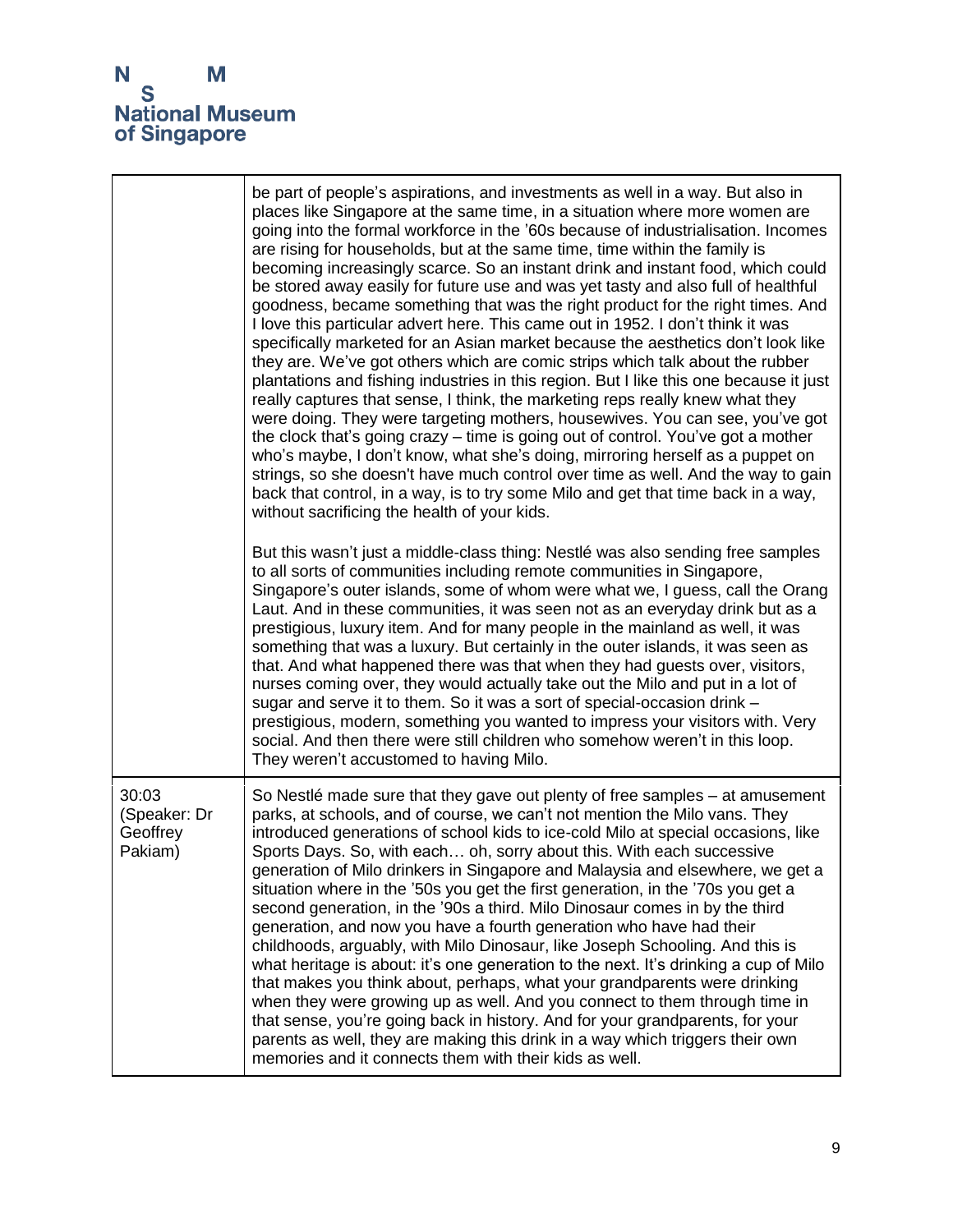| 31:22<br>(Speaker: Dr<br>Geoffrey<br>Pakiam) | Now, what are the limits of this narrative which Nestlé would love? Who does a<br>Milo Dinosaur actually exclude? Who's left out? This is something which I'm not<br>quite sure about. As far as I know, there are no religious prohibitions on drinking<br>Milo. Quite the opposite, as far as I know. So, in Malaysia we have a case quite<br>recently where a local ustaz [Islamic religious teacher] in Malaysia was scolding<br>traders who were delivering Milo to vendors to stop adulterating Milo, stop<br>selling fake Milo to customers because you are not being honest. You need to<br>sell the real thing to your customers. But aside from religion, aside from custom,<br>there are also genuine biological concerns for quite a lot of us. And one of the<br>reasons why Milo, I think, is often seen as a drink of the young is not just<br>because it's sold that way, but it also contains a lot of lactose. About one-eighth<br>of Milo's composition is made up of lactose, which is, some of you may know, a<br>sugar found in milk. It's a naturally occurring sugar. And many Asians,<br>especially ethnic Chinese, start to lose the ability to digest lactose by young<br>adulthood, including myself. And I have a theory about this actually, that I just<br>wanted to float for all of you and see what you think. The adults who can't drink<br>Milo but grew up drinking it and can still remember its taste, end up passing on<br>this inheritance to their children because they want their kids to have what they<br>did growing up. Or, to put it crudely, they want to actually live through their<br>children, in a way. I don't know what you think but I'd just like to float it out.<br>The other issue of course is a more general health concern more recently about<br>junk food. So in both Singapore and Malaysia, in the last three to five years or<br>so, we've had very highly publicised concerns about rising levels of diabetes<br>and obesity in both countries. And this is part of a swing against sugar and<br>sugary foods, including Milo and the Milo Dinosaur. And this is a bit ironic when<br>you consider that Milo has long been marketed for its health benefits as many of<br>you know. It's not like Cheezels. It's not like some obvious junk food where it<br>doesn't pretend to have any nutritional value. It does contain useful protein, it<br>does contain calcium and it is fortified with vitamins and minerals. And,<br>historically, it's good to remember that Milo was a way to get kids to drink milk.<br>By making it sweeter, making it more palatable, giving it a chocolatey taste. That<br>was how you got milk to go into kids and make them grow up stronger and taller<br>as well. But, you know, we live now in a part of the world where cheap nutritious<br>food is now abundant, so this argument doesn't really hold to some extent. And<br>also I don't think people really drink the Milo Dinosaur for its health benefits,<br>right? Does anyone do that? Sorry if you do, but it's not really healthy. People<br>obviously are not in it for health; they're in it for pleasure, for gastronomy. It's |
|----------------------------------------------|----------------------------------------------------------------------------------------------------------------------------------------------------------------------------------------------------------------------------------------------------------------------------------------------------------------------------------------------------------------------------------------------------------------------------------------------------------------------------------------------------------------------------------------------------------------------------------------------------------------------------------------------------------------------------------------------------------------------------------------------------------------------------------------------------------------------------------------------------------------------------------------------------------------------------------------------------------------------------------------------------------------------------------------------------------------------------------------------------------------------------------------------------------------------------------------------------------------------------------------------------------------------------------------------------------------------------------------------------------------------------------------------------------------------------------------------------------------------------------------------------------------------------------------------------------------------------------------------------------------------------------------------------------------------------------------------------------------------------------------------------------------------------------------------------------------------------------------------------------------------------------------------------------------------------------------------------------------------------------------------------------------------------------------------------------------------------------------------------------------------------------------------------------------------------------------------------------------------------------------------------------------------------------------------------------------------------------------------------------------------------------------------------------------------------------------------------------------------------------------------------------------------------------------------------------------------------------------------------------------------------------------------------------------------------------------------------------------------------------------------------------------------------------------------------------------------------------------------------------------------------------------------------------------------------------------------------------------------------------------------------------------------------------------------------------------------------------------------------------------------------------------------------------------------------------------------------------|
|                                              | like food that we eat for recreation. We eat it to socialise, to reminisce, to<br>celebrate, and also just to escape from the tedium of daily life. And that, in a<br>way, is one of the definitions of food heritage: It brings people together.                                                                                                                                                                                                                                                                                                                                                                                                                                                                                                                                                                                                                                                                                                                                                                                                                                                                                                                                                                                                                                                                                                                                                                                                                                                                                                                                                                                                                                                                                                                                                                                                                                                                                                                                                                                                                                                                                                                                                                                                                                                                                                                                                                                                                                                                                                                                                                                                                                                                                                                                                                                                                                                                                                                                                                                                                                                                                                                                                        |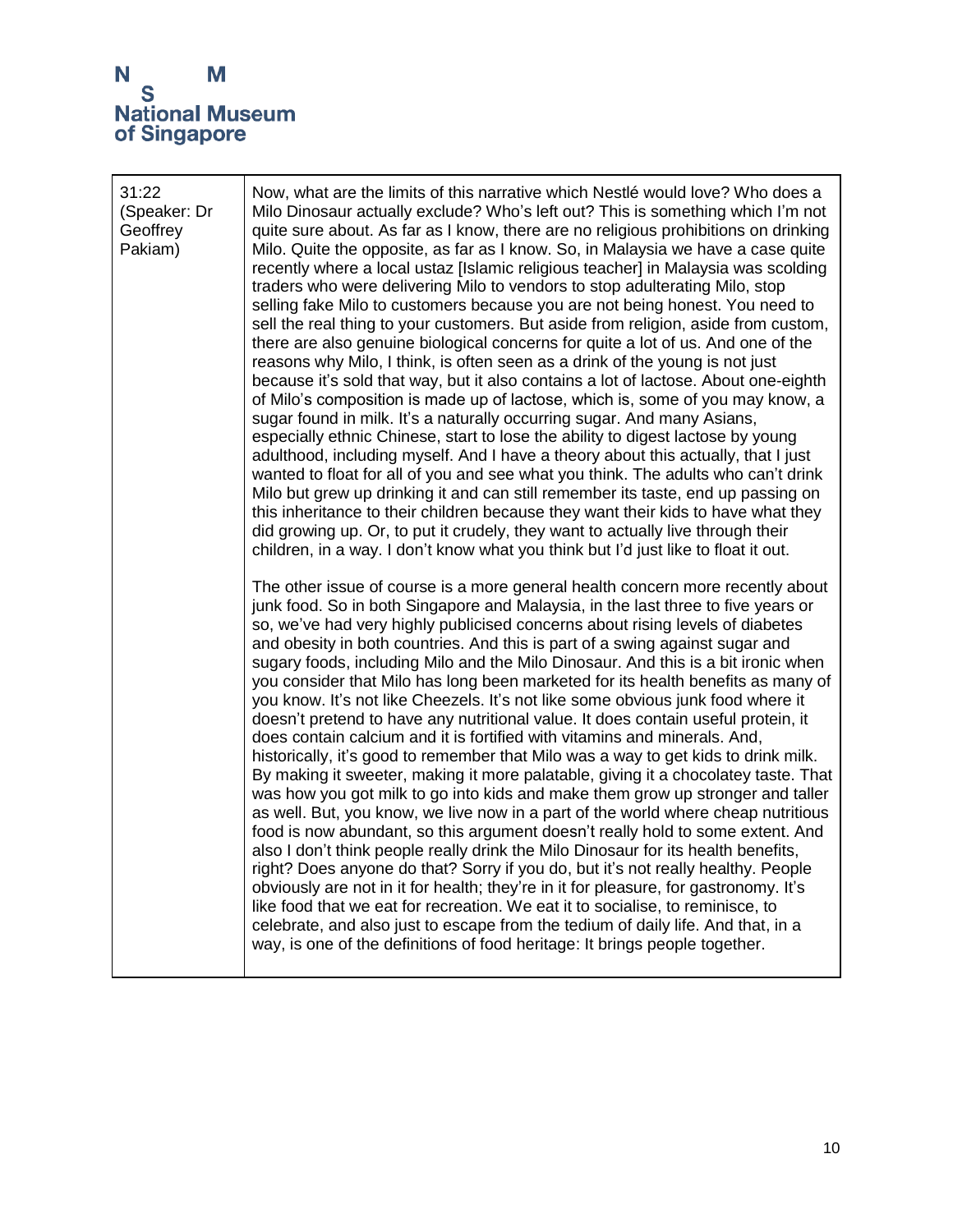| 34:44<br>(Speaker: Dr<br>Geoffrey<br>Pakiam) | So, just to conclude, one way we can anchor the definition of food heritage is to<br>look at UNESCO's guidelines for what we call "intangible cultural heritage". How<br>many of you are unfamiliar with the term "intangible cultural heritage"? It's the<br>same category that Singapore's hawker culture bid is being put under. So it's<br>about heritage that's in knowledge and all that. I just want to go through the<br>definitions briefly because they also apply to food heritage. Intangible cultural<br>heritage is traditional, contemporary and living at the same time. It's not only<br>inherited traditions from the past but contemporary practices. It's inclusive, it<br>contributes to social cohesion, encouraging a sense of identity and<br>responsibility, which helps individuals to feel part of different communities. It<br>also is representative because it thrives on its basis in communities and<br>depends on their knowledge, their traditions, and skills, and customs being<br>passed on to the rest of the community from one generation to the next. So,<br>despite being synonymous with the corporate brand of Nestlé - the world's<br>largest food company today, I repeat again – the Milo Dinosaur does appear to<br>fulfil these criteria. So that provokes another question: What role can and should<br>corporations play in food heritage today? And I just want to end by suggesting<br>that we need to look beyond just worrying about our traditional Asian food<br>heritage becoming mass produced and watered down, and we need to start<br>thinking about heritage that has its roots in recent history in a time when<br>multinational corporations do dominate much of what we eat today. And we like<br>it in a way, we like what we eat; otherwise you wouldn't eat it. And that's all for<br>now. I look forward to questions and having a discussion. Thank you. |
|----------------------------------------------|---------------------------------------------------------------------------------------------------------------------------------------------------------------------------------------------------------------------------------------------------------------------------------------------------------------------------------------------------------------------------------------------------------------------------------------------------------------------------------------------------------------------------------------------------------------------------------------------------------------------------------------------------------------------------------------------------------------------------------------------------------------------------------------------------------------------------------------------------------------------------------------------------------------------------------------------------------------------------------------------------------------------------------------------------------------------------------------------------------------------------------------------------------------------------------------------------------------------------------------------------------------------------------------------------------------------------------------------------------------------------------------------------------------------------------------------------------------------------------------------------------------------------------------------------------------------------------------------------------------------------------------------------------------------------------------------------------------------------------------------------------------------------------------------------------------------------------------------------------------------------------------------------------------------------------|
| 37:36<br>(Speaker:<br>Audience)              | Thank you, this was very enlightening. I won't torture you or the audience with<br>academic questions, but I have a couple of minor questions. And one thing, I<br>mean, I'm from Europe, not from the island in Europe but from continental<br>Europe. And Milo is something that you normally don't get there – maybe you<br>get it in a special shop – so do you have any idea why Nestlé actually made this<br>decision not to sell Milo in continental Europe? I mean, it's very much a British<br>Empire thing but this company is not necessarily the British Empire. So that's<br>one thing and the other question is: Did you actually see connections to Horlicks<br>because that's also, to a certain degree, something that you would in Europe,<br>not necessarily get as a drink. I mean, there is no Horlicks Dinosaur and so on,<br>but it still has this touch of baby food, healthy food and so on that, as you<br>mentioned, it's maybe not necessarily something you'd link to a Milo Dinosaur.<br>But at least the idea that you would actually eat large amounts of Milo powder is<br>already an idea that I think is not necessarily something that a European<br>culture [that] would be promoted. I mean, it would be seen as a luxury or at least<br>be seen as a kind of, sign of decadence, I would even say. So I mean, when we<br>talk about Thomas Mayne and so on, these stories about 19th-century culture, if<br>you're drinking hot chocolate every day then you're already a decadent person<br>so to speak.                                                                                                                                                                                                                                                                                                                                                                                |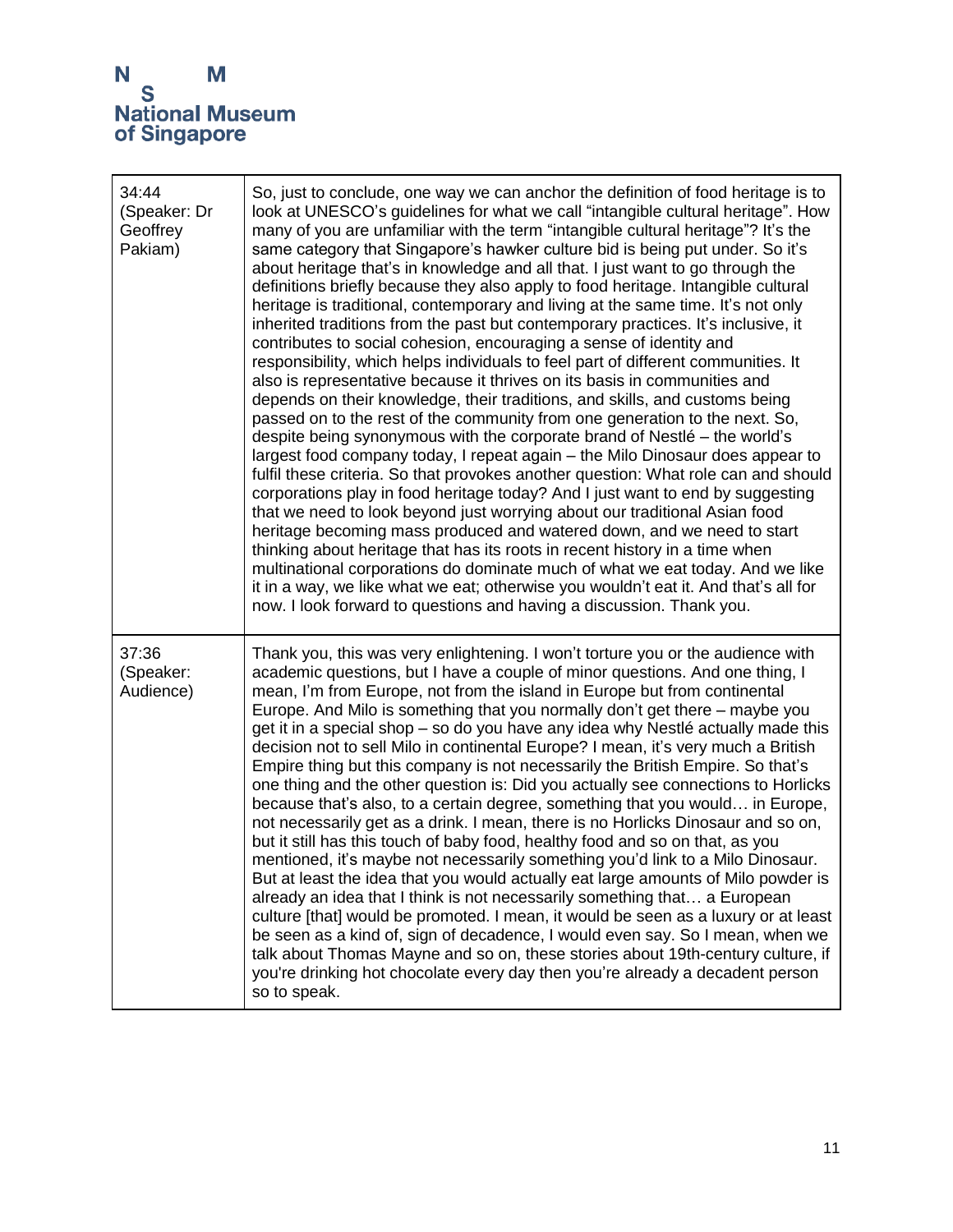| 39:17<br>(Speaker: Dr<br>Geoffrey<br>Pakiam) | Hello. Well, is this on? Thanks. Sorry. You're Stefan, right? Yes. I sort of have to<br>ask the question, are these are you talking about adults eating the powder or<br>children eating the powder, generally? Well, what we've done with Milo<br>Dinosaur today is just that we are doing a very small study in what is I guess a<br>much bigger field of drinks, which are malted drinks. And as you've rightly<br>mentioned, you've got Horlicks, you've got Milo. The other one that came before<br>Milo in this region was Ovaltine and that started off in the early 1900s and that<br>was marketed also by a Swiss company. So it is peculiar that the Swiss are<br>making these malted beverages. Horlicks, I think, was an English brand<br>actually, is a British brand. But the Swiss were exporting initially Ovaltine and<br>then after that Milo to many parts of the world, and including Malaysia and<br>Singapore. The sorry, I am rambling. One thing that's been suggested to me<br>is that we don't actually have a beer-drinking culture in this region. And<br>beverages like Horlicks would be more symmetric with that. It's easier to go with<br>that because people don't have that they're not accustomed to something so<br>sweet in their diets. But I really think that the more interesting question for me in<br>a way is when did we actually get interested in chocolate in our region?<br>Because it's not something that is part of, it is not indigenous to our culture. It's<br>when did chocolate, when did drinking chocolate, as well solid chocolate,<br>become something that we just assume is naturally a part of our desserts, the<br>sweetness in that sense. The chocolate sweetness itself, that's something I'm<br>interested in. Sorry, we can talk more about it later, for sure. |
|----------------------------------------------|----------------------------------------------------------------------------------------------------------------------------------------------------------------------------------------------------------------------------------------------------------------------------------------------------------------------------------------------------------------------------------------------------------------------------------------------------------------------------------------------------------------------------------------------------------------------------------------------------------------------------------------------------------------------------------------------------------------------------------------------------------------------------------------------------------------------------------------------------------------------------------------------------------------------------------------------------------------------------------------------------------------------------------------------------------------------------------------------------------------------------------------------------------------------------------------------------------------------------------------------------------------------------------------------------------------------------------------------------------------------------------------------------------------------------------------------------------------------------------------------------------------------------------------------------------------------------------------------------------------------------------------------------------------------------------------------------------------------------------------------------------------------------------------------------------------------------------------|
| 42:09<br>(Speaker:<br>Audience)              | Thanks for the presentation. I'm just curious about Indonesia. Why hasn't Milo<br>taken off or has it taken off already? Because the cultural and the culinary<br>context of Indonesia is actually quite similar to Malaysia and Singapore.                                                                                                                                                                                                                                                                                                                                                                                                                                                                                                                                                                                                                                                                                                                                                                                                                                                                                                                                                                                                                                                                                                                                                                                                                                                                                                                                                                                                                                                                                                                                                                                            |
| 42:26<br>(Speaker: Dr<br>Geoffrey<br>Pakiam) | I didn't mention Indonesia for various reasons. One is that this was really<br>supposed to be a talk about Singapore to begin with, and I didn't want to take it<br>too far away. But the Indonesian case, we didn't do very much research on it.<br>But the sense is that, because it was a Dutch colony, the marketing channels<br>were a bit different. And Van Houten was actually one of the companies that<br>had privileged access to the market in Indonesia at the time. I have to fact-<br>check this, of course. But clearly there was a question of what we call "imperial<br>preference" coming in by the mid-1930s and certainly around the same time that<br>Milo was being marketed. So you start to see goods being marketed along<br>national empire lines in that sense. That's not to say that Indonesia doesn't<br>have a thing for Milo, but I think it's seen as a sort of latecomer to the process.<br>They don't Milo Dinosaur isn't really a big thing there, but we've got what we<br>call a "Milo ice kepal", which is Milo ice kachang essentially. It's a Milo ice ball,<br>rather. So it's Milo syrup poured on top of an ice ball. So you get these<br>incredible fusions which are taking place - you've got ice kachang coming in<br>from the region, but you've got Milo being brought in in a new way as well. But<br>that came from Malaysia, apparently; it was made by some vendors in Selangor<br>and then somebody in Indonesia took up the idea and it started spreading in<br>Jakarta as well.                                                                                                                                                                                                                                                                                              |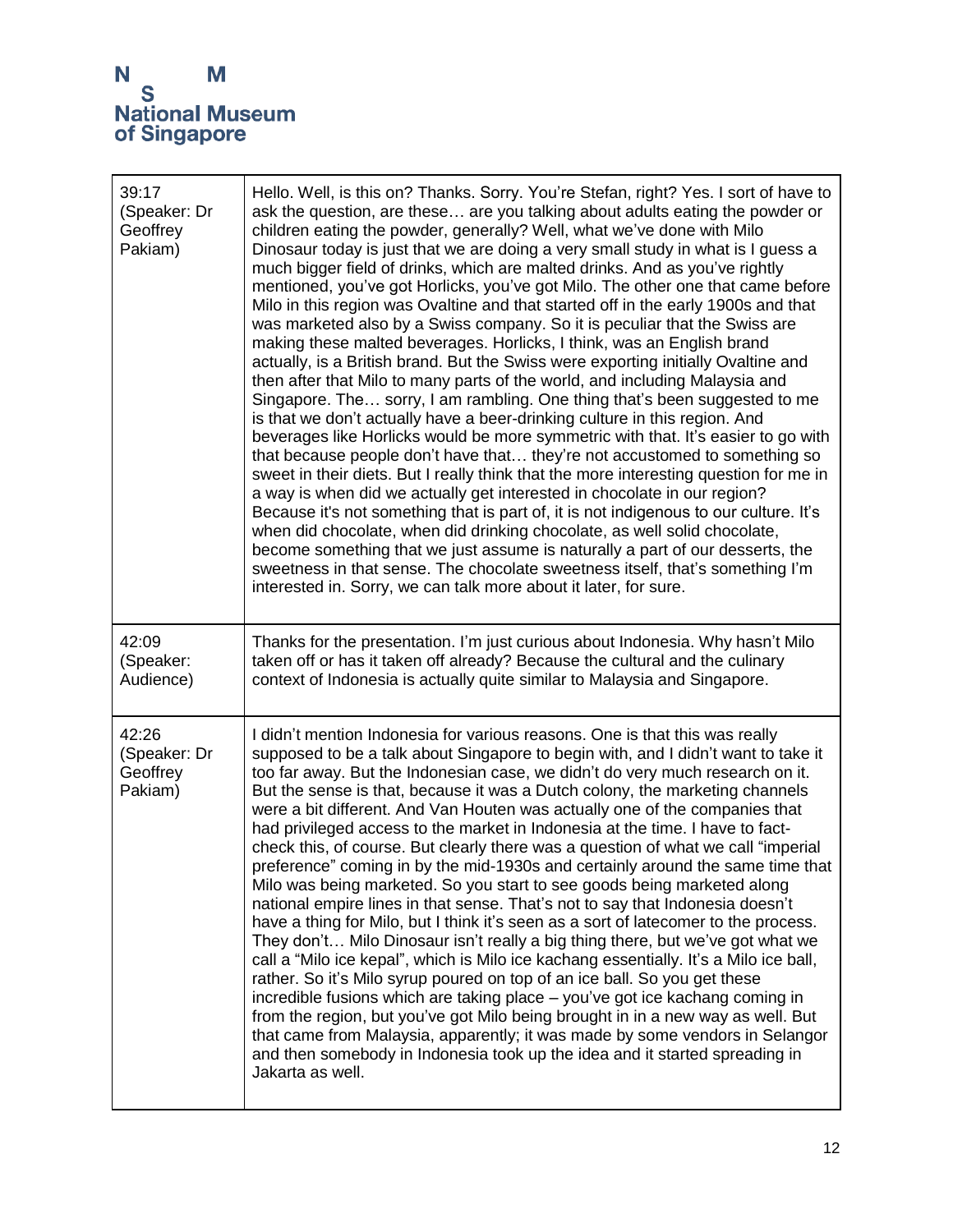$\blacksquare$ 

| 44:12<br>(Speaker:<br>Audience)              | Hi, Geoffrey. Thank you for your talk. I enjoyed it. I'm just wondering, do you<br>actually have conversations with local Singaporeans about how they actually<br>see Milo Dinosaur as part of Singapore food heritage? And, if yes, maybe you<br>could talk more about that? Thank you.                                                                                                                                                                                                                                                                                                                                                                                                                                                                                                                                                                                                                                                                                                                                                                                                                                                                                                                                                                                                                                                                                                                                                                                                                                                                                                                                                                                                                                                                                                                                                                                                                                                                                                                                                                                                                                 |
|----------------------------------------------|--------------------------------------------------------------------------------------------------------------------------------------------------------------------------------------------------------------------------------------------------------------------------------------------------------------------------------------------------------------------------------------------------------------------------------------------------------------------------------------------------------------------------------------------------------------------------------------------------------------------------------------------------------------------------------------------------------------------------------------------------------------------------------------------------------------------------------------------------------------------------------------------------------------------------------------------------------------------------------------------------------------------------------------------------------------------------------------------------------------------------------------------------------------------------------------------------------------------------------------------------------------------------------------------------------------------------------------------------------------------------------------------------------------------------------------------------------------------------------------------------------------------------------------------------------------------------------------------------------------------------------------------------------------------------------------------------------------------------------------------------------------------------------------------------------------------------------------------------------------------------------------------------------------------------------------------------------------------------------------------------------------------------------------------------------------------------------------------------------------------------|
| 44:39<br>(Speaker: Dr<br>Geoffrey<br>Pakiam) | We have talked to a few people. Nothing too formal, nothing too structured. I<br>mean, one of the reasons why I chose this case study to begin with was that<br>people I was asking generally seem to say I would consider it part of our food<br>heritage. But I didn't ask them why. And maybe that's something that we could<br>do in future, if we had more money, or more time, to put it in a nicer way. But I<br>mean this is one of the reasons why I'm so glad we're here in a way because<br>we need to have these conversations and the more people we can talk to, the<br>better. There will be something that'll be published out of this and maybe that<br>will get a bit more circulation as well, a bit more feedback. We have a few more<br>talks but about other food items as well that are on our checklist of our project.<br>So we have to sort of balance our time out between different items as part of the<br>research.                                                                                                                                                                                                                                                                                                                                                                                                                                                                                                                                                                                                                                                                                                                                                                                                                                                                                                                                                                                                                                                                                                                                                                        |
| 45:57<br>(Speaker:<br>Audience)              | Milo seems to have edged out Ovaltine as a competitor as a chocolate malt<br>drink, right? Does it have to do with better branding and efforts like the Milo<br>Dinosaur?                                                                                                                                                                                                                                                                                                                                                                                                                                                                                                                                                                                                                                                                                                                                                                                                                                                                                                                                                                                                                                                                                                                                                                                                                                                                                                                                                                                                                                                                                                                                                                                                                                                                                                                                                                                                                                                                                                                                                |
| 46:11<br>(Speaker: Dr<br>Geoffrey<br>Pakiam) | To answer that, we need the Nestlé rep here. I was hoping they would come.<br>We need the archives, actually. We need the marketing archives. The archives,<br>I mean, they're in Switzerland, but I'm sure there's documentation here as well.<br>Maybe some of you might know people who work for Nestlé and you can ask<br>them the questions as well. Don't do it on my behalf, please, but just ask<br>around. You know, one of the things that historians love to do is to find out<br>where these sources are. It's a community effort in a way. And, you know,<br>you're absolutely right. It's a fascinating question because Ovaltine, as far as I<br>could see from the newspaper records, was neck and neck with Milo up until the<br>'80s and even the '90s. It was often mentioned in the same breath; it was part of<br>the "holy trinity". Forgive me, forgive the term. Milo, Horlicks and Ovaltine were<br>always those three that were mentioned. You could have those if you didn't<br>want coffee or tea. Those were the three, but those sorts of references start to<br>die off in the newspapers by, after the '90s, after that. So it could be a marketing<br>tactic. I don't know. The other thing is that $-1$ don't know how many of you know<br>this – Wander, which is the company that was producing Ovaltine, that held the<br>trademark for Ovaltine, Swiss company, they were producing Milo on behalf of<br>Nestlé in Singapore during the '70s. Whereas Nestlé was producing Ovaltine for<br>Wander in Malaysia during the '70s. So they had a production sharing<br>agreement going on. They didn't build factories of their own in both countries.<br>So what I said there was not quite the full story. And one of the reasons why<br>they did it, I suspect, was to avoid catastrophic competition. You kind of want to<br>do a production sharing agreement when your markets are still developing, and<br>the region itself is still developing. And now they're producing, now Nestlé is<br>producing on both sides because the market is a lot bigger, and they've got their |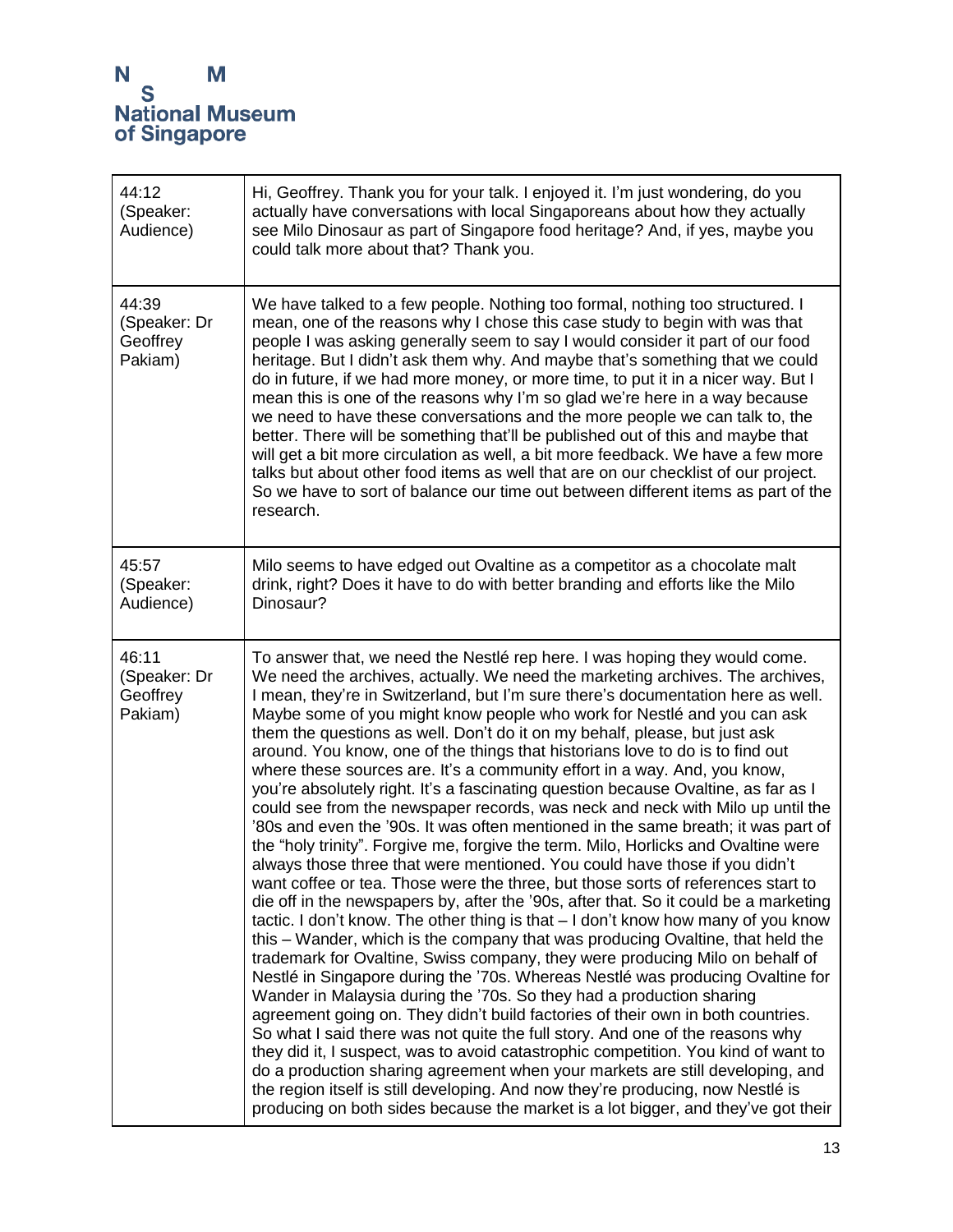|                                              | R&D facilities in Singapore as well. But the world's biggest Milo factory is in<br>Malaysia.                                                                                                                                                                                                                                                                                                                                                                                                                                                                                                                                                                                                                                                                                                                                                                                                                                                                                                                                                                                                                                                                                                                                                                              |
|----------------------------------------------|---------------------------------------------------------------------------------------------------------------------------------------------------------------------------------------------------------------------------------------------------------------------------------------------------------------------------------------------------------------------------------------------------------------------------------------------------------------------------------------------------------------------------------------------------------------------------------------------------------------------------------------------------------------------------------------------------------------------------------------------------------------------------------------------------------------------------------------------------------------------------------------------------------------------------------------------------------------------------------------------------------------------------------------------------------------------------------------------------------------------------------------------------------------------------------------------------------------------------------------------------------------------------|
|                                              | I have a question. Sorry, if I can ask the audience about this. I talked about Milo<br>not having religious prohibitions but I'm always curious: Is Milo supposed to be<br>heaty? It is, right? Does having it at a certain time of the day have any effect on<br>heatiness itself? Whether at breakfast or at bedtime? Does anyone know<br>anything about this? Because this is really an area which we could know more<br>about.                                                                                                                                                                                                                                                                                                                                                                                                                                                                                                                                                                                                                                                                                                                                                                                                                                        |
| 49:11<br>(Speaker:<br>Audience)              | From my understanding, usually you don't want to eat heaty stuff at night. So<br>the TCM [traditional Chinese medicine] doctors usually recommend that, for<br>example, if you want to do a jog it's preferred that you do it in the morning.<br>Because if you jog at night, it's too much on your liver. So, for the same reason,<br>you do not want to take heaty stuff at night. So [for] things like ginger, which is<br>also heaty, it is preferred that you take it in the morning. So, before Milo<br>Dinosaur, my understanding of Milo is usually drunk in the morning, at home<br>especially, because I was given Milo as part of my breakfast when I used to go<br>to school. So, that's my understanding.                                                                                                                                                                                                                                                                                                                                                                                                                                                                                                                                                    |
| 50:10<br>(Speaker:<br>Audience)              | Thank you so much for the fascinating presentation. This is more of a comment<br>than a question. So I found it really interesting in your presentation that,<br>especially concerning the marketing of Milo, the earlier marketing has this very<br>obvious gendered approach – focus on the mom, focus on the family, and how<br>to, basically, by serving a cup of Milo to the kids, will allow you to achieve this<br>kind of ideal womanhood, to become a good mother. And later on I found this<br>very dramatic shift towards, oh, you know, consuming Milo is all about, you<br>know, sports, athletic and then healthiness in a sense. Well, according to the<br>marketing, right? So I wonder, though, let's say whether anyone you have<br>talked to or in any of the archive has any specific gendered narratives about,<br>let's say Milo being healthy or Milo being part of, you know, social life and such.<br>So that's just a comment plus question. Thank you.                                                                                                                                                                                                                                                                                         |
| 51:26<br>(Speaker: Dr<br>Geoffrey<br>Pakiam) | Thanks. That's a great question. What we didn't have time in a way to show<br>here was the history of advertising, with Milo itself. And our sources mainly were<br>NLB's [National Library Board] digital newspaper archive, which is a great<br>source especially for English- and Chinese-language newspapers. There are<br>some interesting breaks in the way the marketing develops. In the '30s, in the<br>mid-'30s, it was marketed primarily towards Europeans. And it only started to be<br>marketed towards Asians after World War II for reasons that we can make good<br>guesses about. Like you said, it starts off being marketed towards families and<br>towards women, but it's really interesting because it covers such a wide spread<br>of the demographic. Even though this is a middle-class demographic that we're<br>talking about to begin with - we're talking about traders, middlemen, rubber<br>dealers, fishing dealers, people in ties, women who are going not just into the<br>workforce but also women of leisure as well, meeting their friends for a movie.<br>Milo's being targeted at all these sorts of people, and the comic strips that come<br>up from the time really talk about these scenarios. Where it's great to have Milo |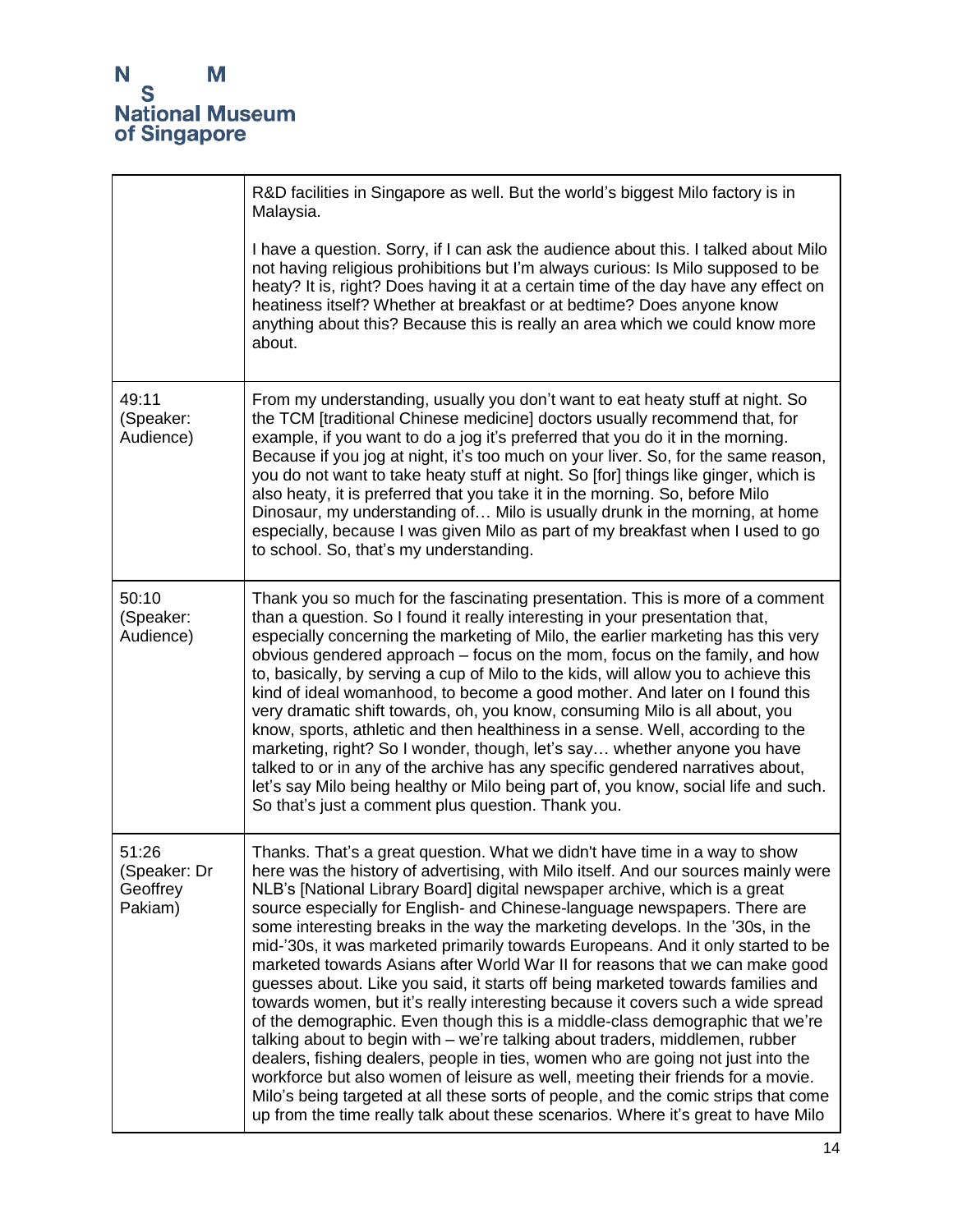|                                              | after a movie, it's great to have Milo before you go off to work, as a man. It's<br>great to have Milo with your kakis [kaki is Malay for "friend"] after work, before<br>you start your badminton game. And then the sports thing starts to come up<br>actually by, I think, the mid-'50s, into the '60s. It starts to really ramp up. But it's<br>not really an abrupt shift; it's more of a gradual thing. You get the professional<br>sports element of it, where you get the sponsorships of sports events. I can't<br>really remember which ones. Maybe you know more stuff about this. But then<br>you get people who are doing sports as recreation as well, so it all ties in. You<br>get women who are playing badminton, men who are playing other racket<br>sports. This whole idea of active, energetic people wearing Western clothes, no<br>longer in cheongsams [a traditional Chinese female dress] or other sorts of baju<br>[Malay for "clothes"]. So there's something very that they're tapping into, I<br>think, a very aspirational ethic, which a lot of other advertisements were doing at<br>the time as well. But somehow Oh, the other thing was, Nestlé's marketing<br>reps went for a lot of courses after World War II to learn how to be better<br>marketers. So it's in a book that this guy wrote, Swiss in Singapore, and I can<br>give you the reference later. |
|----------------------------------------------|-----------------------------------------------------------------------------------------------------------------------------------------------------------------------------------------------------------------------------------------------------------------------------------------------------------------------------------------------------------------------------------------------------------------------------------------------------------------------------------------------------------------------------------------------------------------------------------------------------------------------------------------------------------------------------------------------------------------------------------------------------------------------------------------------------------------------------------------------------------------------------------------------------------------------------------------------------------------------------------------------------------------------------------------------------------------------------------------------------------------------------------------------------------------------------------------------------------------------------------------------------------------------------------------------------------------------------------------------------------------------------------------------------|
| 54:21<br>(Speaker:<br>Audience)              | Alright. Thanks for the talk. It's very, very interesting. I'm from the UK, so I was<br>more familiar with Ovaltine and Horlicks. And obviously the climate is very<br>different in this part of the world. So those sorts of drinks, I've only really known<br>them as hot drinks, and generally something adults have at the end of the day.<br>So could it be, you know, before-bedtime-type drink, and probably quite<br>seasonal, so they'd be more popular during the winter time than the summer. So<br>I wonder if part of the appeal here is that you can drink it with ice anytime of the<br>day, any social occasion, throughout the whole of the year. So, the Nestlés, the<br>big companies, probably think they've got much more scope as to the type of<br>marketing that they can make it appeal to. I sort of wonder why this similar thing<br>wasn't done in colder countries because, as far as I'm aware, there hasn't been<br>marketing towards children, the sort of equivalent would be something like<br>Lucozade or Gatorade, and I wonder how those sorts of drinks compare to how<br>Milo is marketed here.                                                                                                                                                                                                                                                              |
| 55:33<br>(Speaker: Dr<br>Geoffrey<br>Pakiam) | When did get Gatorade and Lucozade come into the picture?                                                                                                                                                                                                                                                                                                                                                                                                                                                                                                                                                                                                                                                                                                                                                                                                                                                                                                                                                                                                                                                                                                                                                                                                                                                                                                                                           |
| 55:35<br>(Speaker:<br>Audience)              | Probably in the '80s?                                                                                                                                                                                                                                                                                                                                                                                                                                                                                                                                                                                                                                                                                                                                                                                                                                                                                                                                                                                                                                                                                                                                                                                                                                                                                                                                                                               |
| 55:38<br>(Speaker: Mr<br>Geoffrey)           | I do wonder whether it's something to do with timing as well because Milo, I<br>guess, sort of started off in the '50s, really, as a mass instant food then. Maybe<br>there was less choice at that point in time? I think that you hit on a really good<br>point about the fact that we, I mean, we have a wet and a dry season here, but<br>we don't have those extremes of temperature, and we don't have long nights<br>and long days, like in temperate countries. But again the iced Milo thing, it's a                                                                                                                                                                                                                                                                                                                                                                                                                                                                                                                                                                                                                                                                                                                                                                                                                                                                                       |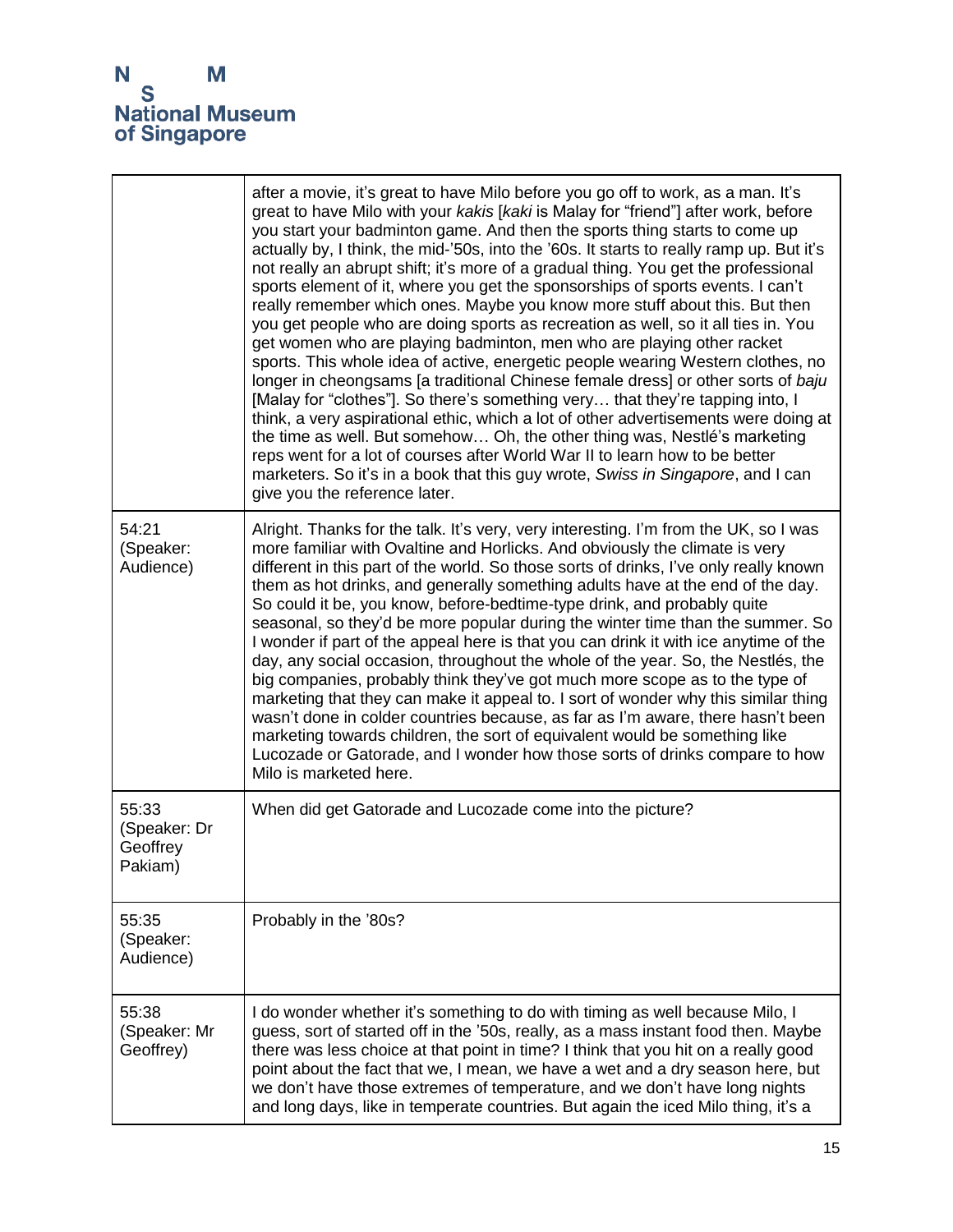|                                    | bit tricky because it wasn't It plays into that narrative about the<br>democratisation of food to the masses, so iced Milo was something initially that<br>could only be consumed by those who could afford to go to milk bars. Some of<br>them, Nestlé, one Nestlé [rep], she set up a milk bar in Singapore to get, you<br>know, essentially these were taste workshops to get people to try iced Milo<br>there besides hot Milo. So they were trying all these different combinations, and<br>the advertisements also were targeting different times of the day as well. From<br>the, I think as early as the '30s, they had already started. And they would make<br>it quite clear that Milo was both a calming drink and a stimulating drink as well.<br>You can have it both ways essentially, depending on what you think about the<br>drink. It's, in a way, all in your head. So, again, it goes to this idea of trying to<br>get people to the widest possible market. The Milo vans, I think, are such an<br>important narrative for a lot of us because in a way that's, for many of us, that<br>was our first taste of iced Milo, in quite a creamy form as well. Did they use<br>condensed milk? I'm not sure, but it's quite hard to get that kind of Milo at home.<br>I mean, you've got this case in Malaysia where this mother and father chased<br>down the Milo vans so they could get the iced Milo for the daughter who was<br>craving it because she was pregnant. So, it's that, you know, strange sort of<br>thing. |
|------------------------------------|----------------------------------------------------------------------------------------------------------------------------------------------------------------------------------------------------------------------------------------------------------------------------------------------------------------------------------------------------------------------------------------------------------------------------------------------------------------------------------------------------------------------------------------------------------------------------------------------------------------------------------------------------------------------------------------------------------------------------------------------------------------------------------------------------------------------------------------------------------------------------------------------------------------------------------------------------------------------------------------------------------------------------------------------------------------------------------------------------------------------------------------------------------------------------------------------------------------------------------------------------------------------------------------------------------------------------------------------------------------------------------------------------------------------------------------------------------------------------------------------------------------------------------------------|
| 58:09<br>(Speaker:<br>Audience)    | My question may not relate directly to Milo Dinosaur but what I understand<br>about Milo based on a news article a few years back and, I think, I just went to<br>Wikipedia and checked it again. I think it tends to be very popular in certain<br>parts of the world, like South Africa, Oceania, Southeast Asia. I just want to<br>understand, do you have any idea why these other countries, and even South<br>America, that they are more popular about Milo? It's also another thing that is<br>quite common among these countries is that they were colonised. Is there a<br>colonisation kind of history towards Milo? That's why it's actually in these<br>countries.                                                                                                                                                                                                                                                                                                                                                                                                                                                                                                                                                                                                                                                                                                                                                                                                                                                              |
| 58:58<br>(Speaker:<br>Audience)    | Hong Kong is a colony but we drink Ovaltine.                                                                                                                                                                                                                                                                                                                                                                                                                                                                                                                                                                                                                                                                                                                                                                                                                                                                                                                                                                                                                                                                                                                                                                                                                                                                                                                                                                                                                                                                                                 |
| 59:00<br>(Speaker: Mr<br>Geoffrey) | And in Britain it's I mean, you can't really go by the British map of the Empire<br>either because in Britain it's Ovaltine. That's the big thing there. In New<br>Zealand, Australia, Malaysia, Singapore and as you said South Africa, South<br>America as well, the Philippines, yes. I don't know. I mean, I suspect it's<br>marketing. I think it's a production and marketing sharing agreement between<br>the big food companies about how they divide up the world so to speak. But we<br>need somebody to do these global histories of multinationals and that will give<br>us a bigger picture of these things. We can As far as I can do, we are just<br>covering this region. And that, in a way, I think is useful to bring out some of the<br>local texture. And maybe in future we can look at other parts of the world as<br>well.                                                                                                                                                                                                                                                                                                                                                                                                                                                                                                                                                                                                                                                                                           |